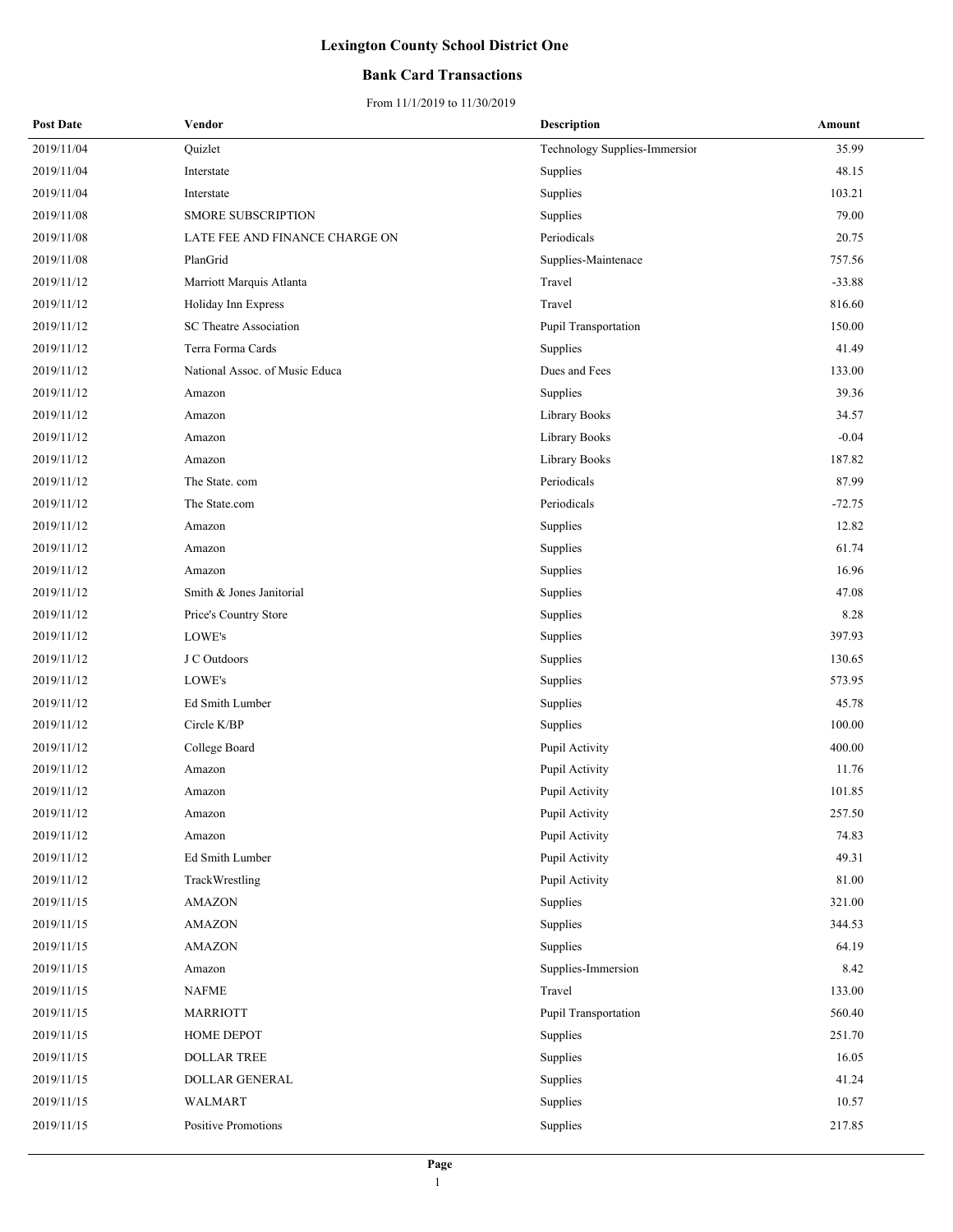### **Bank Card Transactions**

| <b>Post Date</b> | Vendor                         | Description               | Amount   |
|------------------|--------------------------------|---------------------------|----------|
| 2019/11/15       | WAL-MART                       | Supplies                  | 16.39    |
| 2019/11/15       | School Health                  | Supplies                  | 345.57   |
| 2019/11/15       | <b>USC EMALL</b>               | Travel-Teacher Staff Dev  | 250.00   |
| 2019/11/15       | <b>SCSBA</b>                   | Travel                    | 1,170.00 |
| 2019/11/15       | Walmart                        | Supplies                  | 85.78    |
| 2019/11/15       | American Airlines              | Travel                    | 258.60   |
| 2019/11/15       | The State Newspaper            | Supplies                  | 19.50    |
| 2019/11/15       | Rocketbook                     | Supplies                  | 442.00   |
| 2019/11/15       | Food Lion                      | Supplies                  | 16.47    |
| 2019/11/15       | Sam's Club                     | Supplies                  | 83.82    |
| 2019/11/15       | Amazon.com                     | Supplies                  | 47.06    |
| 2019/11/15       | Walmart                        | Supplies                  | 40.09    |
| 2019/11/15       | Chick Fil A                    | Other Objects             | 84.48    |
| 2019/11/15       | Chick Fil A                    | Other Objects             | 166.13   |
| 2019/11/15       | Hilton Hotel                   | Travel                    | 407.70   |
| 2019/11/15       | RPS Columbia                   | Travel                    | 36.00    |
| 2019/11/15       | <b>Hilton Hotels</b>           | Travel                    | 145.60   |
| 2019/11/15       | Wal Mart                       | Supplies                  | 31.69    |
| 2019/11/15       | <b>CLASSROOM MANAGEMENT</b>    | Travel                    | 7.00     |
| 2019/11/15       | WALMART                        | Supplies                  | 20.16    |
| 2019/11/15       | LOWE'S                         | Supplies                  | 42.69    |
| 2019/11/15       | <b>AMAZON</b>                  | Supplies                  | 26.72    |
| 2019/11/15       | <b>SCASA</b>                   | Travel                    | 60.00    |
| 2019/11/15       | Fred Pryor Seminars            | Travel                    | 99.00    |
| 2019/11/15       | <b>SCASA</b>                   | Travel                    | 60.00    |
| 2019/11/15       | Postal Express                 | Supplies                  | 15.80    |
| 2019/11/15       | Postal Express                 | Supplies                  | 7.90     |
| 2019/11/15       | <b>NIGP</b>                    | Dues and Fees             | 400.00   |
| 2019/11/15       | SC Chapter of American Payroll | Dues and Fees             | 50.00    |
| 2019/11/15       | <b>SCASBO</b>                  | Dues and Fees             | 50.00    |
| 2019/11/15       | Wal Mart                       | Other Objects             | 56.99    |
| 2019/11/15       | Gateway                        | Supplies-Maintenace       | 128.32   |
| 2019/11/15       | <b>ARS Towing</b>              | Other Prof & Tech Service | 340.00   |
| 2019/11/15       | Lowe's                         | Supplies-Maintenace       | 237.47   |
| 2019/11/15       | Lexington True Value           | Supplies-Maintenace       | 40.62    |
| 2019/11/15       | Shell Oil                      | Supplies-Maintenace       | $-0.50$  |
| 2019/11/15       | Lowe's                         | Supplies-Maintenace       | 17.89    |
| 2019/11/15       | Murphy Express                 | Supplies-Maintenace       | 47.77    |
| 2019/11/15       | Ferguson                       | Supplies-Maintenace       | 183.61   |
| 2019/11/15       | Lowe's                         | Supplies-Maintenace       | 41.75    |
| 2019/11/15       | $\rm{CES}$                     | Supplies-Maintenace       | 26.17    |
| 2019/11/15       | Home Depot                     | Supplies-Maintenace       | 26.73    |
| 2019/11/15       | O'Reilly Auto Parts            | Supplies-Maintenace       | 32.09    |
| 2019/11/15       | Shell Oil                      | Supplies-Maintenace       | 56.43    |
| 2019/11/15       | ExxonMobile                    | Supplies-Maintenace       | 49.59    |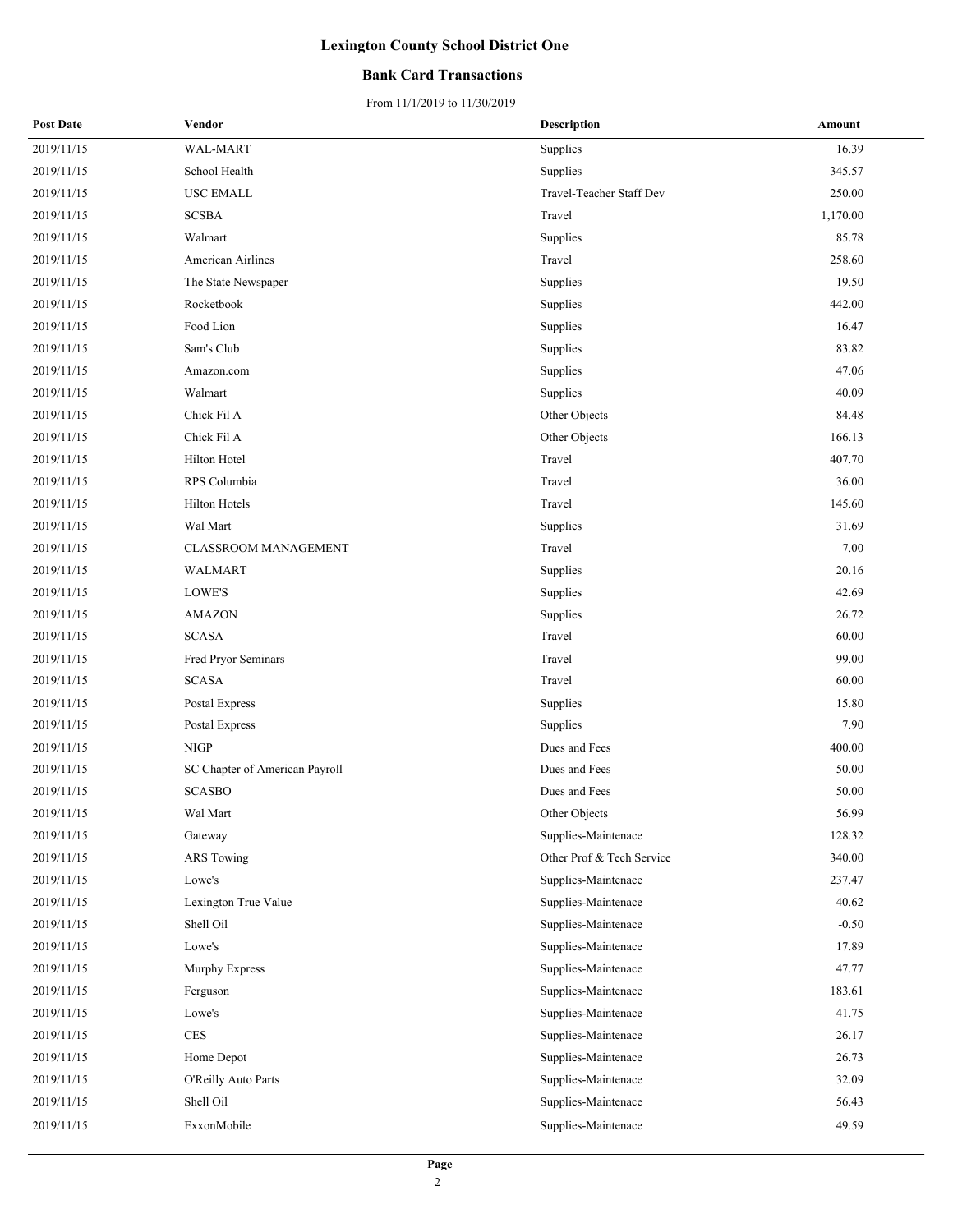### **Bank Card Transactions**

| <b>Post Date</b> | Vendor                   | <b>Description</b>  | Amount  |
|------------------|--------------------------|---------------------|---------|
| 2019/11/15       | <b>SC DMV</b>            | Supplies-Maintenace | 35.58   |
| 2019/11/15       | AutoZone                 | Supplies-Maintenace | 125.04  |
| 2019/11/15       | Price's                  | Supplies-Maintenace | 9.62    |
| 2019/11/15       | Lexington True Value     | Supplies-Maintenace | 15.49   |
| 2019/11/15       | Circle K                 | Supplies-Maintenace | 115.00  |
| 2019/11/15       | Lowe's Foods             | Supplies-Maintenace | 54.51   |
| 2019/11/15       | Pit Stop                 | Supplies-Maintenace | 50.00   |
| 2019/11/15       | Lexington True Value     | Supplies-Maintenace | 35.06   |
| 2019/11/15       | Ed Smith                 | Supplies-Maintenace | 37.24   |
| 2019/11/15       | Home Depot               | Supplies-Maintenace | 60.22   |
| 2019/11/15       | <b>CES</b>               | Supplies-Maintenace | 103.53  |
| 2019/11/15       | <b>CES</b>               | Supplies-Maintenace | 106.47  |
| 2019/11/15       | Lexington True Value     | Supplies-Maintenace | 69.32   |
| 2019/11/15       | Amazon                   | Supplies-Maintenace | 252.27  |
| 2019/11/15       | Sherwin Williams         | Supplies-Maintenace | 13.00   |
| 2019/11/15       | Lowe's                   | Supplies-Maintenace | 127.62  |
| 2019/11/15       | Sherwin Williams         | Supplies-Maintenace | 121.80  |
| 2019/11/15       | Johnstone Supply         | Supplies-Maintenace | 61.66   |
| 2019/11/15       | WALKER                   | Supplies            | 13.45   |
| 2019/11/15       | SHELL SAVINGS            | Supplies            | $-0.49$ |
| 2019/11/15       | <b>CES</b>               | Supplies-Maintenace | 34.91   |
| 2019/11/15       | Gateway Supply           | Supplies-Maintenace | 239.27  |
| 2019/11/15       | Ferguson                 | Supplies-Maintenace | 88.07   |
| 2019/11/15       | Ferguson                 | Supplies-Maintenace | 58.70   |
| 2019/11/15       | Ferguson                 | Supplies-Maintenace | 21.96   |
| 2019/11/15       | $\rm{CES}$               | Supplies-Maintenace | 96.71   |
| 2019/11/15       | Lowe's                   | Supplies-Maintenace | 194.06  |
| 2019/11/15       | Sherwin Williams         | Supplies-Maintenace | 16.94   |
| 2019/11/15       | WinSupply                | Supplies-Maintenace | 89.02   |
| 2019/11/15       | Lowe's                   | Supplies-Maintenace | 59.65   |
| 2019/11/15       | WinSupply                | Supplies-Maintenace | 178.05  |
| 2019/11/15       | <b>CES</b>               | Supplies-Maintenace | 57.95   |
| 2019/11/15       | AMAZON                   | Supplies            | 27.18   |
| 2019/11/15       | <b>MURPHY EXPRESS</b>    | Supplies            | 65.93   |
| 2019/11/15       | <b>SMITH &amp; JONES</b> | Supplies            | 62.06   |
| 2019/11/15       | AMAZON                   | Supplies            | 32.81   |
| 2019/11/15       | L Fishman                | Supplies-Maintenace | 39.36   |
| 2019/11/15       | <b>Wagner Companies</b>  | Supplies-Maintenace | 183.73  |
| 2019/11/15       | $\rm{CES}$               | Supplies-Maintenace | 162.54  |
| 2019/11/15       | Home Depot               | Supplies-Maintenace | 24.24   |
| 2019/11/15       | Sherwin Williams         | Supplies-Maintenace | 145.19  |
| 2019/11/15       | SE Equipment             | Supplies-Maintenace | 75.71   |
| 2019/11/15       | Lowe's                   | Supplies-Maintenace | 10.37   |
| 2019/11/15       | Lowe's                   | Supplies-Maintenace | 23.78   |
| 2019/11/15       | Lowe's                   | Supplies-Maintenace | 36.68   |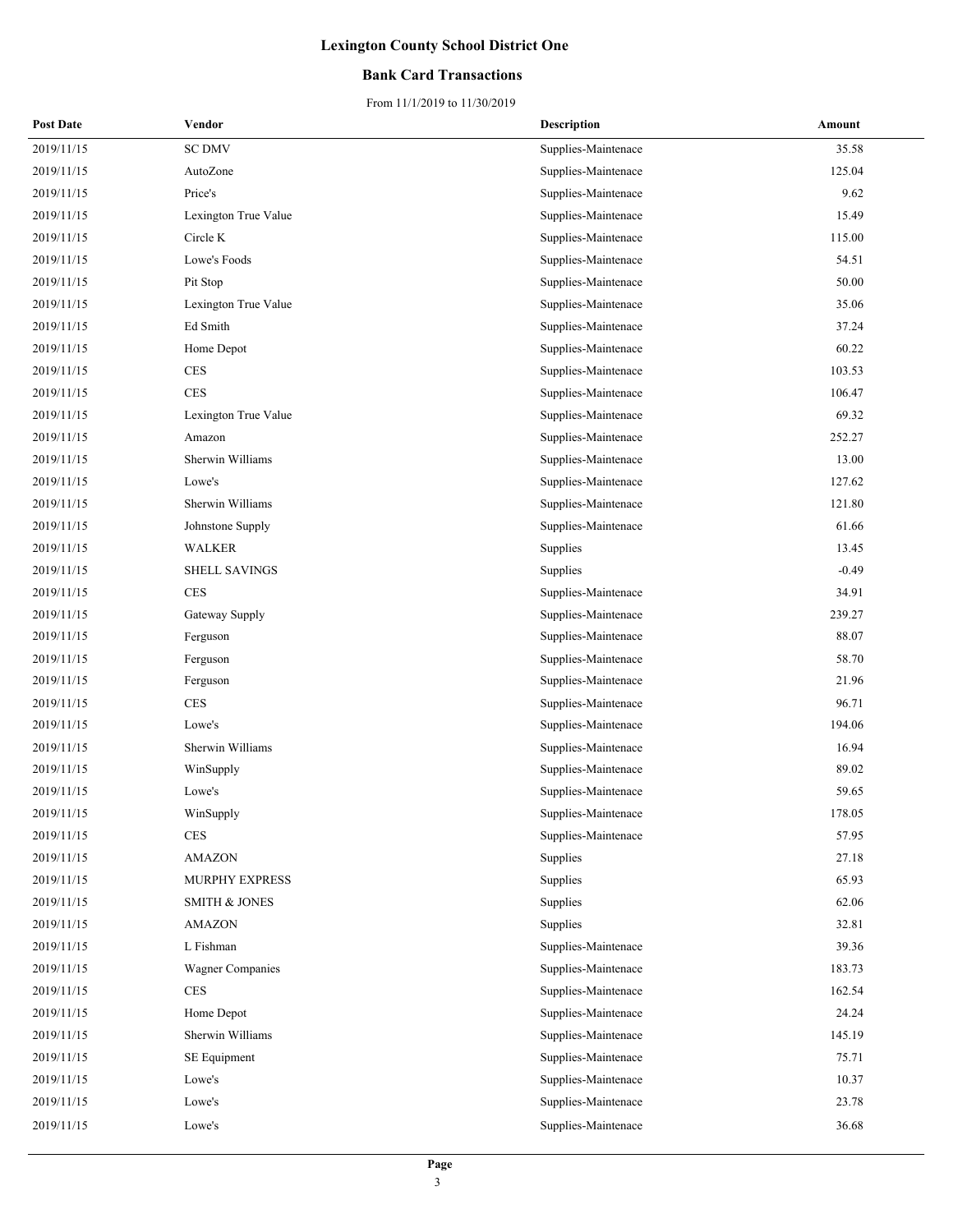### **Bank Card Transactions**

| <b>Post Date</b> | Vendor                    | <b>Description</b>      | Amount   |
|------------------|---------------------------|-------------------------|----------|
| 2019/11/15       | Fastenal                  | Supplies-Maintenace     | 25.31    |
| 2019/11/15       | Ed Smith                  | Supplies-Maintenace     | 37.23    |
| 2019/11/15       | Ferguson                  | Supplies-Maintenace     | 34.99    |
| 2019/11/15       | ARC3                      | Supplies-Maintenace     | 83.34    |
| 2019/11/15       | Ferguson                  | Supplies-Maintenace     | 87.96    |
| 2019/11/15       | Lowes                     | Supplies                | 27.82    |
| 2019/11/15       | CREDIT - Circle K         | Supplies                | $-0.38$  |
| 2019/11/15       | Lowe's                    | Supplies-Maintenace     | 30.29    |
| 2019/11/15       | Gateway                   | Supplies-Maintenace     | 162.45   |
| 2019/11/15       | Lowe's                    | Supplies-Maintenace     | 12.20    |
| 2019/11/15       | Ed Smith Lumber           | Supplies-Maintenace     | 24.60    |
| 2019/11/15       | Amazon                    | Supplies-Maintenace     | 252.27   |
| 2019/11/15       | Sherwin Williams          | Supplies-Maintenace     | 116.74   |
| 2019/11/15       | Lowe's                    | Supplies-Maintenace     | 19.58    |
| 2019/11/15       | Lowe's                    | Supplies-Maintenace     | 50.04    |
| 2019/11/15       | Walker Hardware           | Supplies-Maintenace     | 5.34     |
| 2019/11/15       | Walker Hardware           | Supplies-Maintenace     | 7.48     |
| 2019/11/15       | Gateway                   | Supplies-Maintenace     | 86.53    |
| 2019/11/15       | Ferguson                  | Supplies-Maintenace     | 34.99    |
| 2019/11/15       | Sherwin Williams          | Supplies-Maintenace     | 193.58   |
| 2019/11/15       | We Pad It                 | Supplies-Maintenace     | 738.46   |
| 2019/11/15       | Fastenal                  | Supplies-Maintenace     | 45.92    |
| 2019/11/15       | Triangles Lock & Key      | Supplies-Maintenace     | 39.59    |
| 2019/11/15       | Amazon                    | Supplies-Maintenace     | 44.67    |
| 2019/11/15       | SE Equipment              | Supplies-Maintenace     | 99.52    |
| 2019/11/15       | Amazon                    | Supplies-Maintenace     | 252.27   |
| 2019/11/15       | <b>CES</b>                | Supplies-Maintenace     | 38.82    |
| 2019/11/15       | Lowe's                    | Supplies-Maintenace     | 42.06    |
| 2019/11/15       | <b>Allied Electronics</b> | Supplies-Maintenace     | 29.75    |
| 2019/11/15       | Amazon                    | Supplies-Maintenace     | 261.05   |
| 2019/11/15       | CES                       | Supplies-Maintenace     | 21.34    |
| 2019/11/15       | Sherwin Williams          | Supplies-Maintenace     | 24.92    |
| 2019/11/15       | Home Depot                | Supplies-Maintenace     | 91.76    |
| 2019/11/15       | WinSupply                 | Supplies-Maintenace     | 254.79   |
| 2019/11/15       | <b>Bilt Rite</b>          | Repairs and Maintenance | 195.00   |
| 2019/11/15       | Cox Tire                  | Repairs and Maintenance | 16.69    |
| 2019/11/15       | L Fishman                 | Supplies-Maintenace     | 30.54    |
| 2019/11/15       | <b>ADM</b> Signs          | Supplies-Maintenace     | 26.75    |
| 2019/11/15       | Marriott                  | Travel                  | 301.96   |
| 2019/11/15       | Lowe's                    | Supplies                | 19.84    |
| 2019/11/15       | The Home Depot            | Supplies                | 21.37    |
| 2019/11/15       | The Home Depot            | Supplies                | $-21.37$ |
| 2019/11/15       | Harbor Freight Tools      | Supplies                | 81.30    |
| 2019/11/15       | Groucho's                 | Other Objects           | 23.20    |
| 2019/11/15       | <b>SCASA</b>              | Travel                  | 25.00    |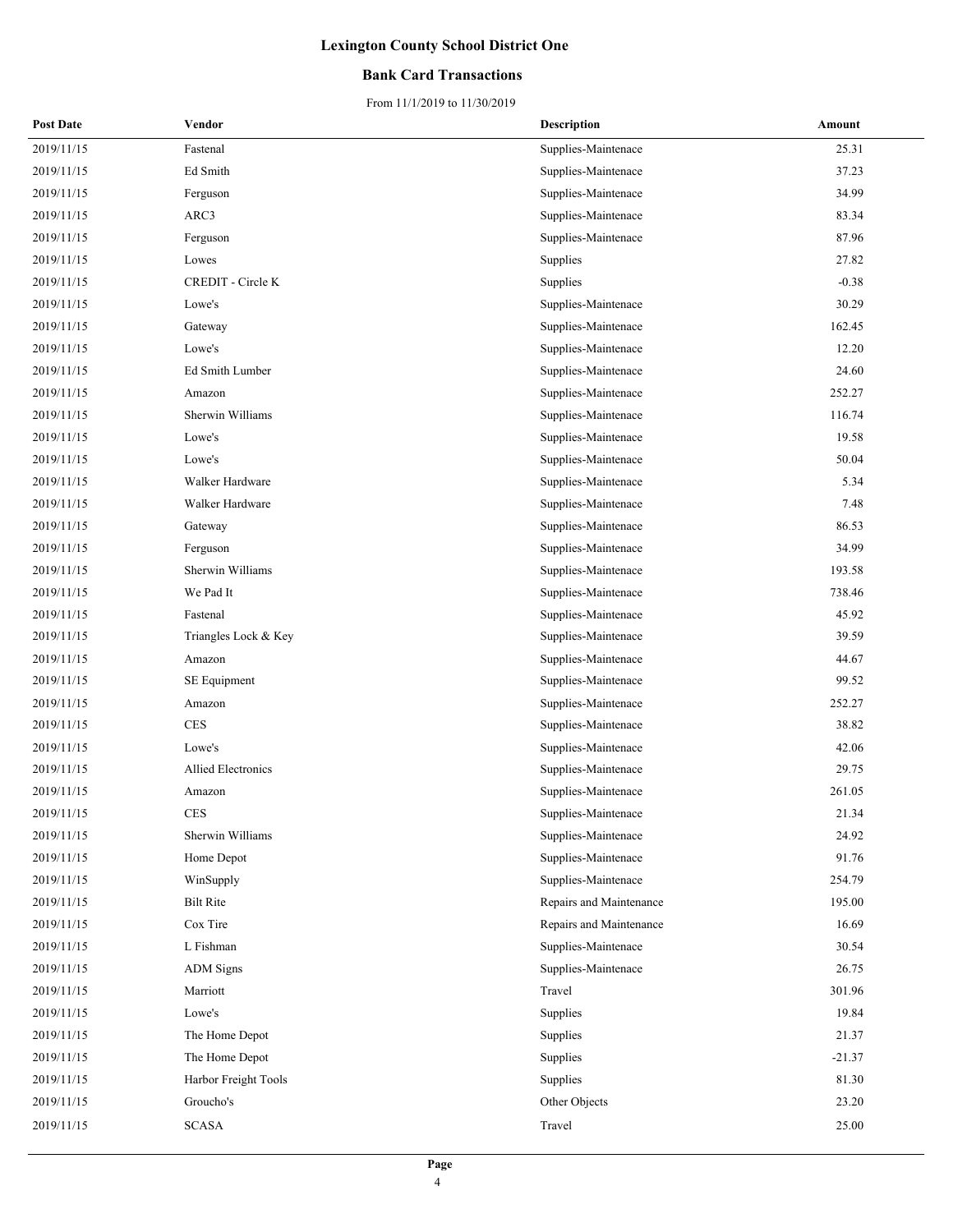### **Bank Card Transactions**

| <b>Post Date</b> | Vendor                  | <b>Description</b>        | Amount  |
|------------------|-------------------------|---------------------------|---------|
| 2019/11/15       | <b>SCASA</b>            | Travel                    | 25.00   |
| 2019/11/15       | Winthrop University     | Travel                    | 95.00   |
| 2019/11/15       | <b>SCASA</b>            | Travel                    | 25.00   |
| 2019/11/15       | <b>SCASA</b>            | Travel                    | 25.00   |
| 2019/11/15       | College of Charleston   | Travel                    | 199.00  |
| 2019/11/15       | PayPal                  | Travel                    | 250.00  |
| 2019/11/15       | <b>SCASA</b>            | Travel                    | 25.00   |
| 2019/11/15       | <b>SCASA</b>            | Travel                    | 25.00   |
| 2019/11/15       | CareerECO               | Travel                    | 250.00  |
| 2019/11/15       | <b>SLED</b>             | Other Prof & Tech Service | 598.00  |
| 2019/11/15       | ETS Praxis              | Other Prof & Tech Service | 120.00  |
| 2019/11/15       | Azura                   | Other Prof & Tech Service | 198.50  |
| 2019/11/15       | Amazon                  | Supplies                  | 152.07  |
| 2019/11/15       | Walmart                 | Supplies                  | 35.35   |
| 2019/11/15       | Amazon                  | Supplies                  | 32.37   |
| 2019/11/15       | Dollar General          | Supplies                  | 13.35   |
| 2019/11/15       | Amazon                  | Supplies                  | 66.37   |
| 2019/11/15       | Amazon                  | Supplies                  | 31.38   |
| 2019/11/15       | Survey Monkey           | Dues and Fees             | 358.45  |
| 2019/11/15       | PESI                    | Dues and Fees             | 239.99  |
| 2019/11/15       | <b>Survey Monkey</b>    | Dues and Fees             | 39.59   |
| 2019/11/15       | <b>SHRM</b>             | Dues and Fees             | 189.00  |
| 2019/11/15       | Chick-Fil-A             | Other Objects             | 15.54   |
| 2019/11/15       | Eggs Up Grill           | Other Objects             | 266.79  |
| 2019/11/15       | Publix                  | Other Objects             | 107.45  |
| 2019/11/15       | Chick-Fil-A             | Other Objects             | 100.00  |
| 2019/11/15       | Chick-Fil-A             | Other Objects             | 82.87   |
| 2019/11/15       | <b>BARNES AND NOBLE</b> | Pupil Activity            | 327.42  |
| 2019/11/15       | <b>CLEAN IT SUPPLY</b>  | Pupil Activity            | 33.19   |
| 2019/11/15       | Amazon                  | Pupil Activity            | 18.26   |
| 2019/11/15       | Amazon                  | Pupil Activity            | 94.10   |
| 2019/11/15       | <b>US School Supply</b> | Pupil Activity            | 120.15  |
| 2019/11/15       | Geddes                  | Pupil Activity            | 65.86   |
| 2019/11/15       | Adstreet                | Pupil Activity            | 884.61  |
| 2019/11/15       | AMERICAN HEART          | Pupil Activity            | 218.67  |
| 2019/11/15       | Accusweep               | Pupil Activity            | 750.00  |
| 2019/11/15       | Shell                   | Pupil Activity            | 24.16   |
| 2019/11/15       | Walmart                 | Pupil Activity            | 23.86   |
| 2019/11/15       | Shell Oil               | Pupil Activity            | $-0.24$ |
| 2019/11/15       | Murphy Express          | Pupil Activity            | 15.75   |
| 2019/11/15       | Caughman Meat Plant     | Pupil Activity            | 39.90   |
| 2019/11/15       | WALKER                  | Pupil Activity            | 11.50   |
| 2019/11/15       | IGA                     | Pupil Activity            | 15.95   |
| 2019/11/15       | Walmart                 | Pupil Activity            | 21.97   |
| 2019/11/15       | Walmart                 | Pupil Activity            | 8.43    |
|                  |                         |                           |         |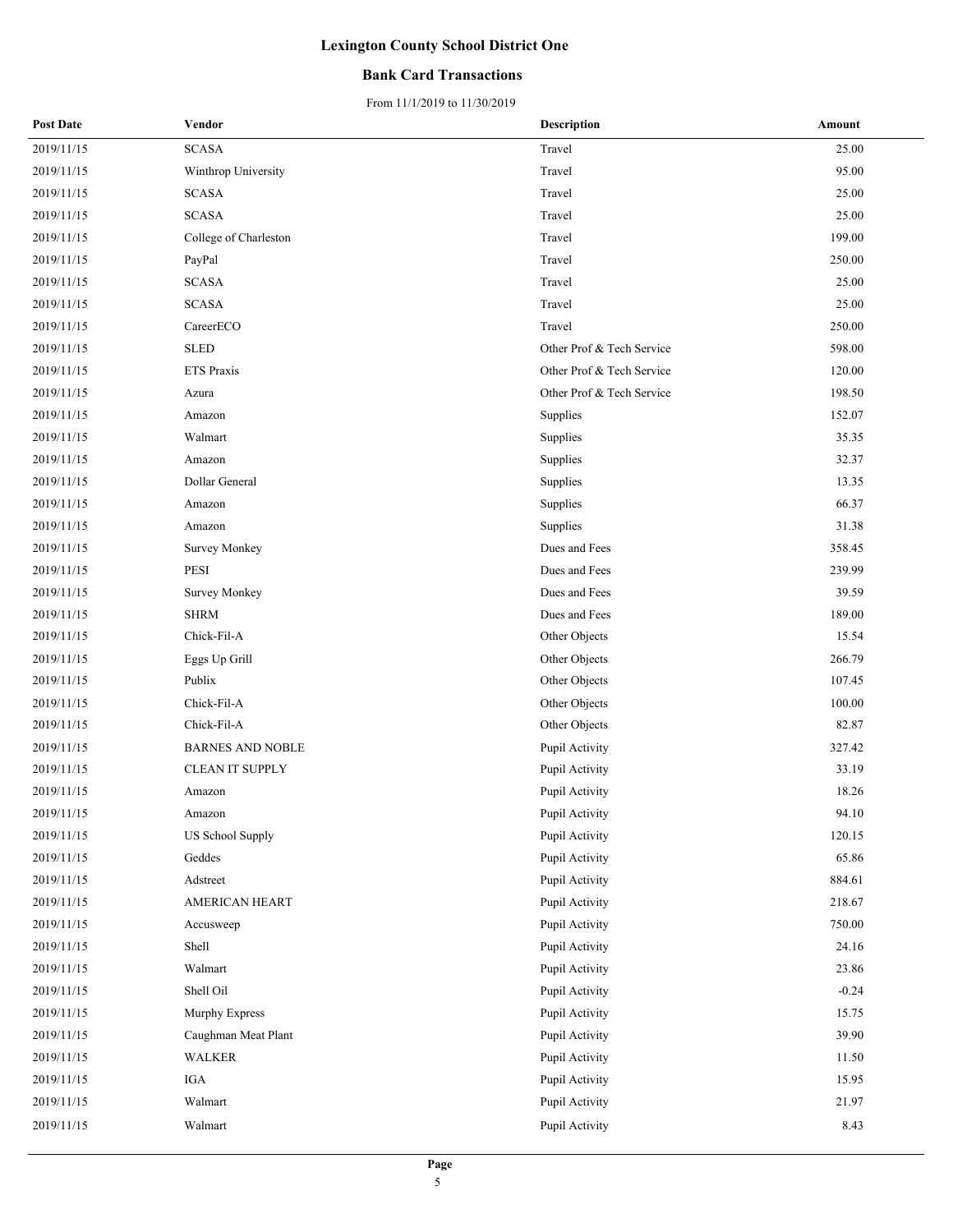### **Bank Card Transactions**

| <b>Post Date</b> | Vendor                     | <b>Description</b>       | Amount   |
|------------------|----------------------------|--------------------------|----------|
| 2019/11/15       | Walmart                    | Pupil Activity           | 49.86    |
| 2019/11/15       | National United Wrestling  | Pupil Activity           | 104.00   |
| 2019/11/15       | Grecian Gardens            | Pupil Activity           | 208.43   |
| 2019/11/15       | Dollar Tree                | Pupil Activity           | 4.28     |
| 2019/11/15       | Walmart                    | Pupil Activity           | 52.94    |
| 2019/11/15       | Publix                     | Pupil Activity           | 34.99    |
| 2019/11/15       | Publix                     | Pupil Activity           | 200.99   |
| 2019/11/15       | San Jose                   | Pupil Activity           | 49.34    |
| 2019/11/15       | Amazon                     | Pupil Activity           | 1,245.00 |
| 2019/11/15       | Top Left Lacrosse          | Pupil Activity           | 1,589.84 |
| 2019/11/15       | Walmart                    | Pupil Activity           | 22.05    |
| 2019/11/15       | <b>USPS</b>                | Pupil Activity           | 14.80    |
| 2019/11/15       | <b>USPS</b>                | Pupil Activity           | 79.70    |
| 2019/11/15       | <b>US</b> Lacrosse         | Pupil Activity           | 55.00    |
| 2019/11/15       | Walmart                    | Pupil Activity           | 69.16    |
| 2019/11/15       | Subway                     | Pupil Activity           | 29.96    |
| 2019/11/18       | <b>AMZN MKTP</b>           | Supplies                 | 26.73    |
| 2019/11/18       | AMAZON.COM                 | Supplies                 | 42.79    |
| 2019/11/18       | <b>USPS</b>                | Supplies                 | 180.00   |
| 2019/11/18       | <b>ABSOLUTE GLASS</b>      | Supplies                 | 36.38    |
| 2019/11/18       | NYCLORG                    | Travel-Teacher Staff Dev | 119.00   |
| 2019/11/18       | <b>LOWES FOODS</b>         | Pupil Activity           | 59.26    |
| 2019/11/18       | <b>CHEFSTORE</b>           | Pupil Activity           | 227.97   |
| 2019/11/18       | <b>LOWES FOODS</b>         | Pupil Activity           | 31.64    |
| 2019/11/18       | LOWES                      | Pupil Activity           | 96.63    |
| 2019/11/18       | <b>LOWES FOODS</b>         | Pupil Activity           | 47.26    |
| 2019/11/18       | Walmart                    | Pupil Activity           | 33.60    |
| 2019/11/18       | Amazon.com                 | Pupil Activity           | 150.56   |
| 2019/11/18       | Walmart                    | Pupil Activity           | 47.04    |
| 2019/11/19       | Expedia                    | Travel                   | 237.60   |
| 2019/11/19       | Trophy and Award           | Supplies                 | 33.17    |
| 2019/11/19       | Walmart                    | Supplies                 | 47.55    |
| 2019/11/19       | Amazon                     | Supplies                 | 1,055.52 |
| 2019/11/19       | Office Depot               | Supplies                 | 24.12    |
| 2019/11/19       | LOWES                      | Supplies                 | 37.97    |
| 2019/11/19       | LOWES                      | Supplies                 | 128.37   |
| 2019/11/19       | Murphy Express             | Pupil Transportation     | 20.70    |
| 2019/11/19       | Circle K                   | Pupil Transportation     | 31.05    |
| 2019/11/19       | Wingate                    | Travel                   | 163.13   |
| 2019/11/19       | Amazon                     | Supplies                 | 481.16   |
| 2019/11/19       | Amazon                     | Supplies                 | 87.44    |
| 2019/11/19       | SOUTH CAROLINA ASSOCIATION | Travel                   | 125.00   |
| 2019/11/19       | <b>DELTA AIRLINES</b>      | Travel                   | 375.00   |
| 2019/11/19       | HILTON HOTEL AND RESORTS   | Travel                   | 379.34   |
| 2019/11/19       | DUNKIN DONUTS              | Other Objects            | 41.81    |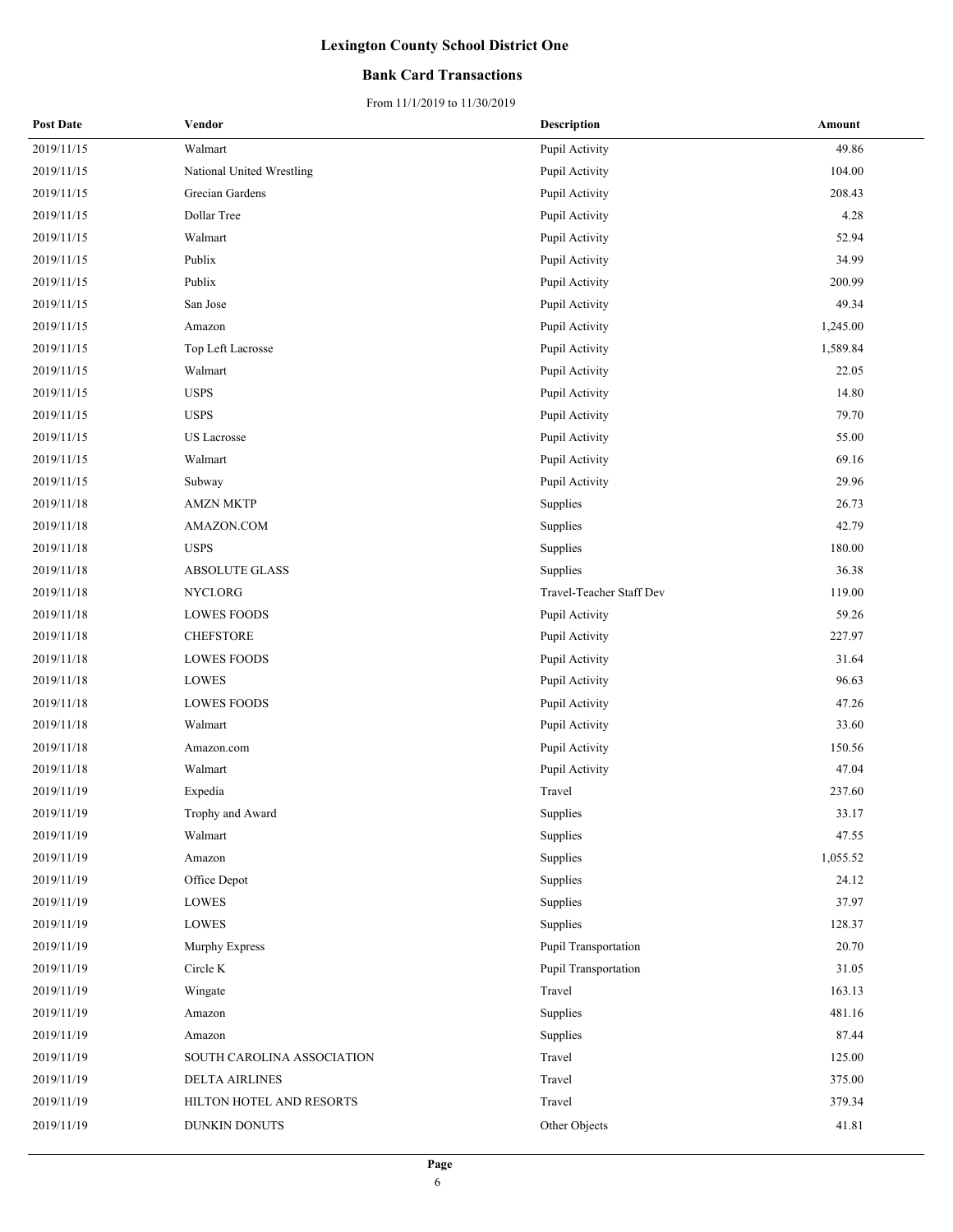### **Bank Card Transactions**

| <b>Post Date</b> | Vendor                    | <b>Description</b>       | Amount |
|------------------|---------------------------|--------------------------|--------|
| 2019/11/19       | ${\rm B} {\rm I}{\rm LO}$ | Other Objects            | 7.98   |
| 2019/11/19       | <b>BI-LO</b>              | Other Objects            | 11.47  |
| 2019/11/19       | NYT                       | Periodicals              | 4.00   |
| 2019/11/19       | Expedia                   | Travel-Teacher Staff Dev | 633.00 |
| 2019/11/19       | <b>Engineer Supply</b>    | Supplies-Maintenace      | 49.24  |
| 2019/11/19       | Ferguson                  | Supplies-Maintenace      | 34.33  |
| 2019/11/19       | Enlows                    | Supplies-Maintenace      | 92.61  |
| 2019/11/19       | AutoZone                  | Supplies-Maintenace      | 26.20  |
| 2019/11/19       | Enlows                    | Supplies-Maintenace      | 83.10  |
| 2019/11/19       | Home Depot                | Supplies-Maintenace      | 414.72 |
| 2019/11/19       | <b>Tractor Supply</b>     | Supplies-Maintenace      | 62.47  |
| 2019/11/19       | Enlows                    | Supplies-Maintenace      | 18.54  |
| 2019/11/19       | Lee Transport             | Supplies-Maintenace      | 147.66 |
| 2019/11/19       | Carolina Power Equipment  | Supplies-Maintenace      | 103.85 |
| 2019/11/19       | AutoZone                  | Supplies-Maintenace      | 151.79 |
| 2019/11/19       | Jim Hudson                | Supplies-Maintenace      | 128.73 |
| 2019/11/19       | Enlows                    | Supplies-Maintenace      | 73.42  |
| 2019/11/19       | <b>Tractor Supply</b>     | Supplies-Maintenace      | 128.40 |
| 2019/11/19       | Enlows                    | Supplies-Maintenace      | 45.41  |
| 2019/11/19       | AutoZone                  | Supplies-Maintenace      | 15.50  |
| 2019/11/19       | Blanchard                 | Supplies-Maintenace      | 152.83 |
| 2019/11/19       | AutoZone                  | Supplies-Maintenace      | 11.76  |
| 2019/11/19       | AutoZone                  | Supplies-Maintenace      | 95.24  |
| 2019/11/19       | Shiffler                  | Supplies-Maintenace      | 121.92 |
| 2019/11/19       | Cox Tire                  | Repairs and Maintenance  | 94.05  |
| 2019/11/19       | Sparrow & Kennedy         | Supplies-Maintenace      | 17.43  |
| 2019/11/19       | WP Law                    | Supplies-Maintenace      | 61.72  |
| 2019/11/19       | Sparrow & Kennedy         | Supplies-Maintenace      | 40.31  |
| 2019/11/19       | WP Law                    | Supplies-Maintenace      | 61.72  |
| 2019/11/19       | WinSupply                 | Supplies-Maintenace      | 43.87  |
| 2019/11/19       | Ferguson                  | Supplies-Maintenace      | 12.58  |
| 2019/11/19       | Lowe's                    | Supplies-Maintenace      | 114.89 |
| 2019/11/19       | Lowe's                    | Supplies-Maintenace      | 41.11  |
| 2019/11/19       | Sherwin Williams          | Supplies-Maintenace      | 193.58 |
| 2019/11/19       | Sherwin Williams          | Supplies-Maintenace      | 180.36 |
| 2019/11/19       | Sherwin Williams          | Supplies-Maintenace      | 193.58 |
| 2019/11/19       | $\operatorname{WP}$ Law   | Supplies-Maintenace      | 59.18  |
| 2019/11/19       | WP Law                    | Supplies-Maintenace      | 59.17  |
| 2019/11/19       | Carts Plus                | Supplies-Maintenace      | 205.17 |
| 2019/11/19       | Enlows                    | Supplies-Maintenace      | 87.76  |
| 2019/11/19       | WP Law                    | Supplies-Maintenace      | 61.72  |
| 2019/11/19       | <b>CES</b>                | Supplies-Maintenace      | 52.43  |
| 2019/11/19       | Lexington True Value      | Supplies-Maintenace      | 18.14  |
| 2019/11/19       | Cox Tire                  | Repairs and Maintenance  | 19.53  |
| 2019/11/19       | Carts Plus                | Supplies-Maintenace      | 53.50  |
|                  |                           |                          |        |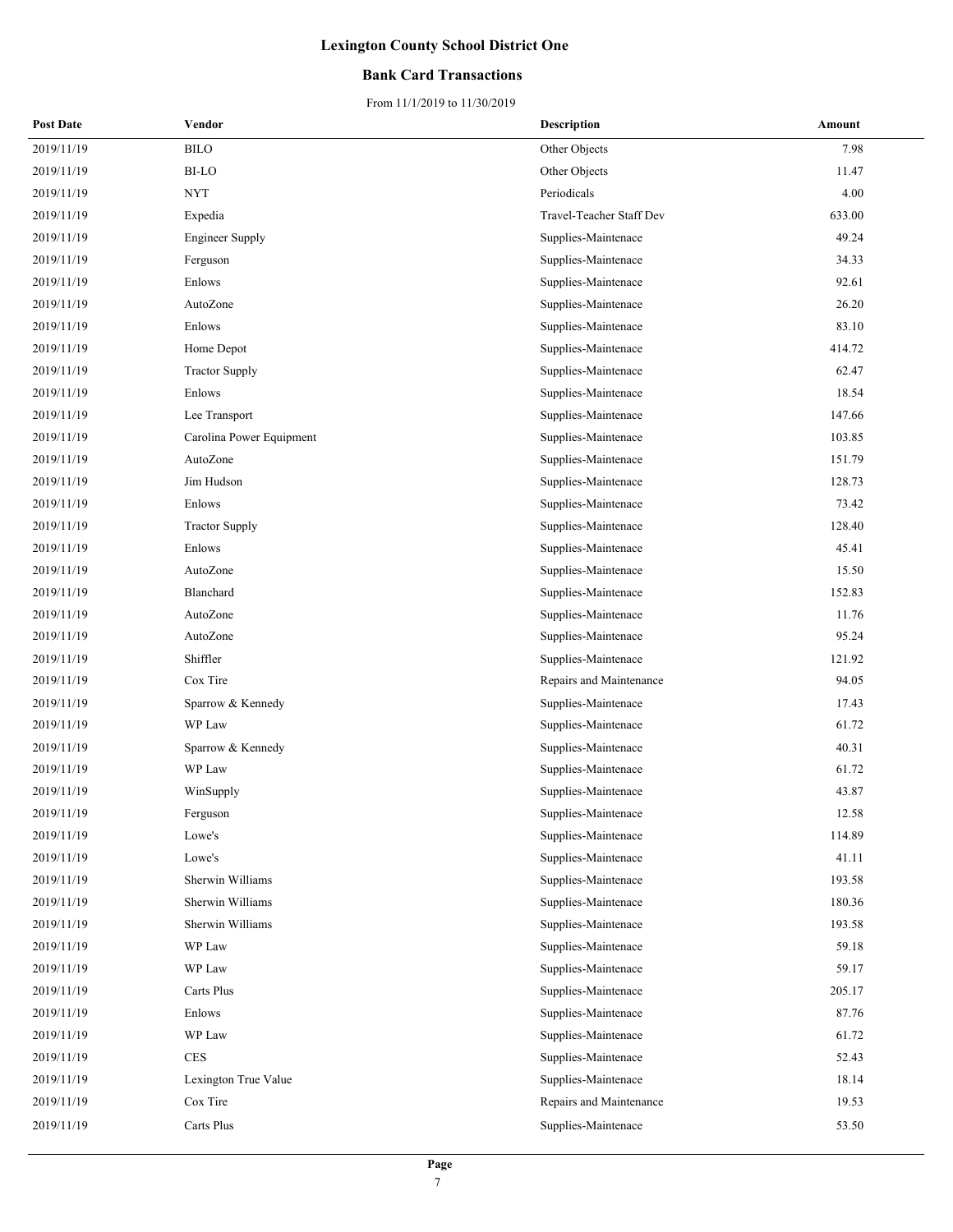### **Bank Card Transactions**

| <b>Post Date</b> | Vendor                                   | <b>Description</b>  | Amount   |
|------------------|------------------------------------------|---------------------|----------|
| 2019/11/19       | Lowe's                                   | Supplies-Maintenace | 60.39    |
| 2019/11/19       | Amazon                                   | Supplies-Maintenace | 63.09    |
| 2019/11/19       | Lowe's                                   | Supplies-Maintenace | 41.11    |
| 2019/11/19       | Lowe's                                   | Supplies-Maintenace | 41.11    |
| 2019/11/19       | Lowes                                    | Supplies            | 93.43    |
| 2019/11/19       | Smith & Jones                            | Supplies            | 47.68    |
| 2019/11/19       | Smith & Jones                            | Supplies            | 159.22   |
| 2019/11/19       | Lowes                                    | Supplies            | 24.63    |
| 2019/11/19       | Home Depot                               | Supplies            | 28.18    |
| 2019/11/19       | Triangle Safe & Lock                     | Supplies            | 68.27    |
| 2019/11/19       | Murphy Express                           | Supplies            | 127.00   |
| 2019/11/19       | Triangle Safe & Lock                     | Supplies            | $-68.27$ |
| 2019/11/19       | Murphy Express                           | Supplies            | 129.46   |
| 2019/11/19       | Carts Plus                               | Supplies-Maintenace | 192.30   |
| 2019/11/19       | WP Law                                   | Supplies-Maintenace | 61.72    |
| 2019/11/19       | Sparrow & Kennedy                        | Supplies-Maintenace | 13.23    |
| 2019/11/19       | Lowe's                                   | Supplies-Maintenace | 8.07     |
| 2019/11/19       | <b>HAMPTON INN</b>                       | Travel              | 870.16   |
| 2019/11/19       | 7-ELEVEN                                 | Travel              | 34.00    |
| 2019/11/19       | AMOCO RAMS MARKET                        | Travel              | 60.50    |
| 2019/11/19       | GEORGIA SCHOOL COUNSELOR ASSOC           | Travel              | 180.00   |
| 2019/11/19       | Amazon                                   | Pupil Activity      | 101.65   |
| 2019/11/19       | WALMART                                  | Pupil Activity      | 43.81    |
| 2019/11/19       | <b>ENLOWS AUTO SUPPLY</b>                | Pupil Activity      | 22.74    |
| 2019/11/19       | LOWES                                    | Pupil Activity      | 19.22    |
| 2019/11/19       | <b>LOWES FOODS</b>                       | Pupil Activity      | 84.63    |
| 2019/11/19       | Amazon                                   | Pupil Activity      | 136.23   |
| 2019/11/19       | HMCO                                     | Pupil Activity      | 69.90    |
| 2019/11/19       | Brightfushion                            | Pupil Activity      | 122.01   |
| 2019/11/20       | PINE PRESS PRINTING - EARLY RE           | Supplies            | 151.68   |
| 2019/11/20       | AMAZON - PRIME MONTHLY CHARGE            | Supplies            | 13.90    |
| 2019/11/20       | <b>USPS - STAMPS - JANIS</b>             | Supplies            | 146.80   |
| 2019/11/20       | Kimpton Rowan                            | Travel              | 527.85   |
| 2019/11/20       | Amazon.com                               | Supplies            | 21.38    |
| 2019/11/20       | <b>AMAZON - MATERIALS &amp; SUPPLIES</b> | Supplies            | 22.27    |
| 2019/11/20       | <b>AMAZON - MATERIALS &amp; SUPPLIES</b> | Supplies            | 18.56    |
| 2019/11/20       | Kimpton Rowan                            | Travel              | 1,008.81 |
| 2019/11/20       | Kimpton Rowan                            | Travel              | 140.16   |
| 2019/11/20       | Kimpton Rowan                            | Travel              | 480.96   |
| 2019/11/20       | Amazon.com                               | Supplies            | 26.20    |
| 2019/11/20       | Presentation System South                | Supplies            | 117.59   |
| 2019/11/20       | Amazon                                   | Supplies            | 29.94    |
| 2019/11/20       | Amazon                                   | Supplies            | 27.77    |
| 2019/11/20       | Aldi                                     | Supplies            | 8.09     |
| 2019/11/20       | The Trophy & Awards Center               | Supplies            | 208.49   |
|                  |                                          |                     |          |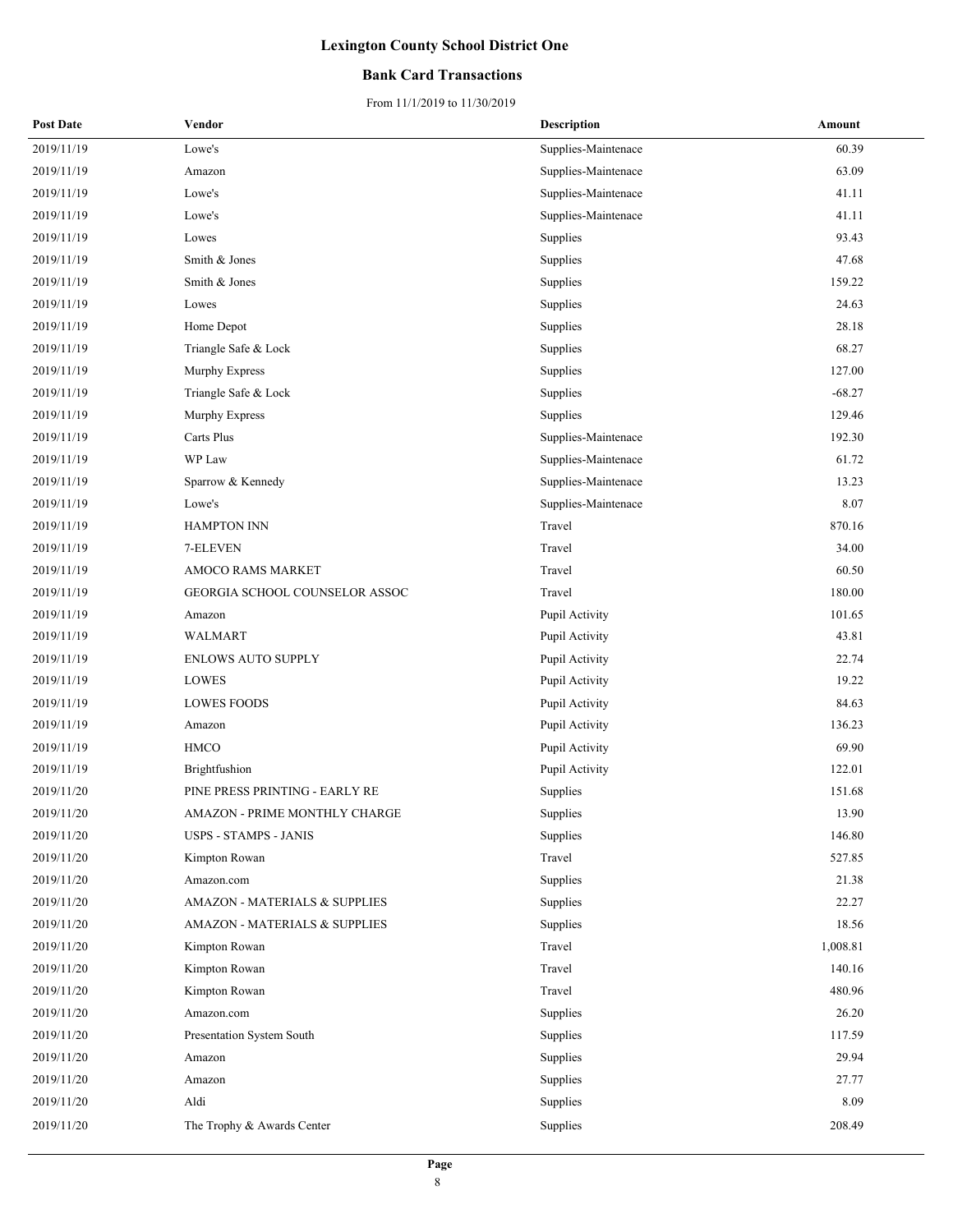### **Bank Card Transactions**

| <b>Post Date</b> | Vendor                         | <b>Description</b>       | Amount  |
|------------------|--------------------------------|--------------------------|---------|
| 2019/11/20       | Walmart                        | Supplies                 | 24.89   |
| 2019/11/20       | Imprint                        | Supplies                 | 140.40  |
| 2019/11/20       | Amazon                         | Supplies                 | 90.81   |
| 2019/11/20       | Jones School Supply            | Supplies                 | 169.46  |
| 2019/11/20       | Amazon                         | Supplies                 | 28.32   |
| 2019/11/20       | Walmart                        | Supplies                 | 42.01   |
| 2019/11/20       | <b>AVID</b>                    | Supplies                 | 49.50   |
| 2019/11/20       | Amazon                         | Supplies                 | 51.84   |
| 2019/11/20       | Amazon.com                     | Supplies                 | 96.99   |
| 2019/11/20       | Amazon.com                     | Supplies                 | 157.20  |
| 2019/11/20       | Amazon.com                     | Supplies                 | 22.16   |
| 2019/11/20       | Amazon                         | Supplies                 | 128.04  |
| 2019/11/20       | THE READING/WRITING PROJECT RE | Inst Prog Improvement    | 650.00  |
| 2019/11/20       | THE READING/WRITING PROJECT RE | Inst Prog Improvement    | 650.00  |
| 2019/11/20       | DELTA FLIGHT TO NY FOR YOUNG - | Travel                   | 165.10  |
| 2019/11/20       | DELTA FLIGHT TO NY FOR BUCK AN | Travel                   | 330.20  |
| 2019/11/20       | <b>AMAZON</b>                  | Supplies                 | 14.43   |
| 2019/11/20       | <b>USPS</b>                    | Supplies                 | 4.80    |
| 2019/11/20       | <b>HOME DEPOT</b>              | Supplies                 | 38.43   |
| 2019/11/20       | AMAZON BOOK ON READING CONFERE | Library Books            | 23.48   |
| 2019/11/20       | Amazon                         | Library Books            | 20.42   |
| 2019/11/20       | Amazon                         | Library Books            | 85.89   |
| 2019/11/20       | Follett                        | Library Books            | 32.03   |
| 2019/11/20       | Heinemann                      | Travel-Teacher Staff Dev | 5.78    |
| 2019/11/20       | Pesi Inc.                      | Travel-Teacher Staff Dev | 439.98  |
| 2019/11/20       | Atlanta Marriott               | Travel-Teacher Staff Dev | 637.18  |
| 2019/11/20       | Enterprise                     | Travel-Teacher Staff Dev | 211.54  |
| 2019/11/20       | <b>Atlanta Marriott</b>        | Travel-Teacher Staff Dev | 705.05  |
| 2019/11/20       | Atlanta Marriott               | Travel-Teacher Staff Dev | 903.76  |
| 2019/11/20       | Aloft Atlanta Downtown         | Travel-Teacher Staff Dev | 111.00  |
| 2019/11/20       | Atlanta Marriott               | Travel-Teacher Staff Dev | 225.94  |
| 2019/11/20       | Atlanta Marriott               | Travel-Teacher Staff Dev | 903.76  |
| 2019/11/20       | Atlanta Marriott               | Travel-Teacher Staff Dev | 357.00  |
| 2019/11/20       | Atlanta Marriott               | Travel-Teacher Staff Dev | 903.76  |
| 2019/11/20       | <b>BUREAU OF EDUCATION</b>     | Dues and Fees            | 279.00  |
| 2019/11/20       | NCSGED EXAM                    | Dues and Fees            | 24.00   |
| 2019/11/20       | NCSGED EXAM                    | Dues and Fees            | 6.00    |
| 2019/11/20       | NCSGED EXAM                    | Dues and Fees            | 6.00    |
| 2019/11/20       | NCYI.ORG                       | Dues and Fees            | 119.00  |
| 2019/11/20       | GILBERT HIGH SCHOOL            | Dues and Fees            | 119.00  |
| 2019/11/20       | Amazon.com                     | Supplies                 | 26.74   |
| 2019/11/20       | Amazon.com                     | Supplies                 | 14.97   |
| 2019/11/20       | LOWES SHOP VAC FILTER, SHUT OF | Supplies                 | 36.71   |
| 2019/11/20       | CIRCLE K EASY SAVING CREDIT    | Supplies                 | $-0.37$ |
| 2019/11/20       | AMAZON - GRILL GRATE - GILBERT | Supplies                 | 38.51   |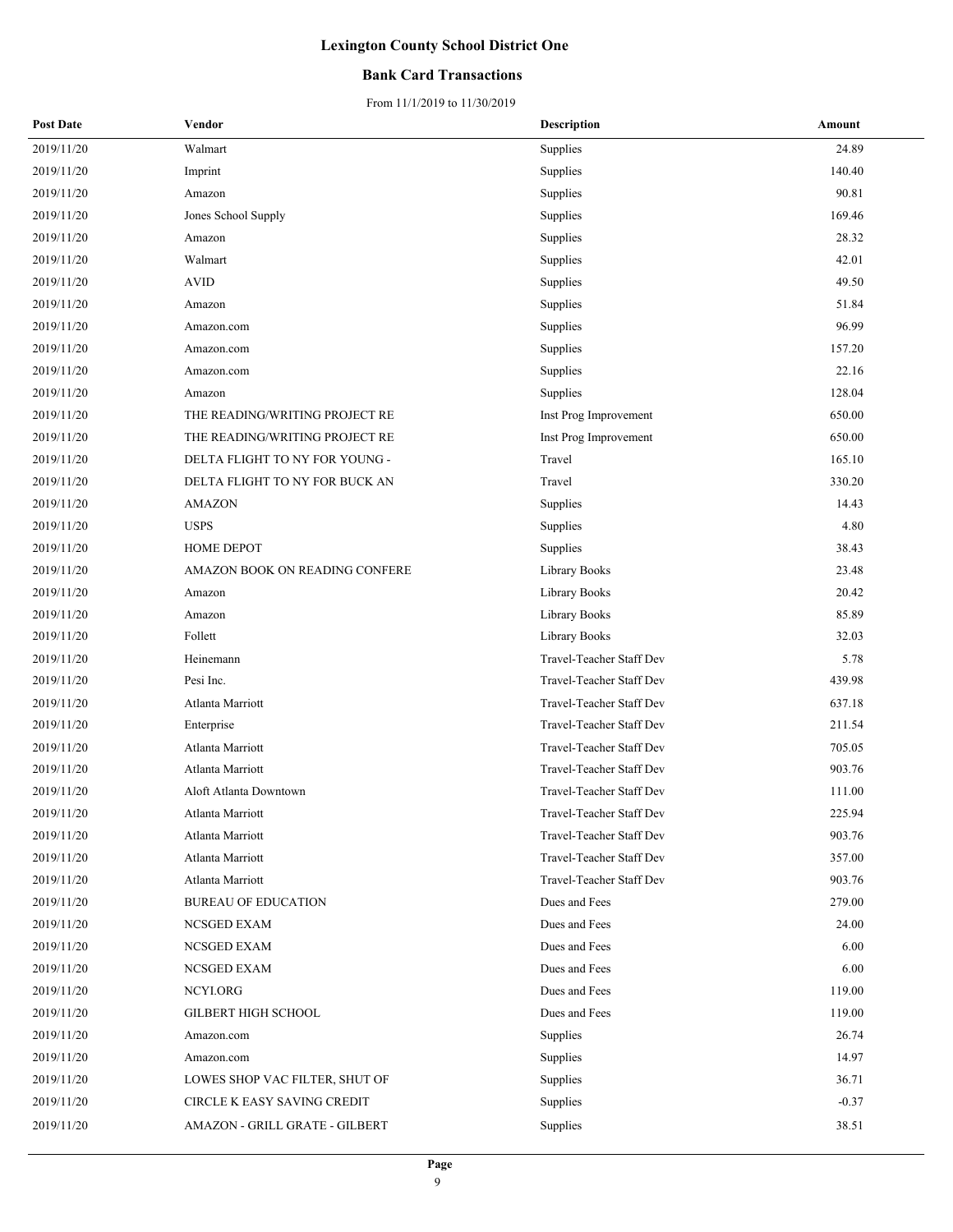### **Bank Card Transactions**

| <b>Post Date</b> | Vendor                         | <b>Description</b> | Amount    |
|------------------|--------------------------------|--------------------|-----------|
| 2019/11/20       | WALMART - SWEEPER FOR NEW CARP | Supplies           | 30.99     |
| 2019/11/20       | CIRCLE K - GAS FOR MOWER - GIL | Supplies           | 36.81     |
| 2019/11/20       | AMAZON SWEEPER FOR NEW CARPETS | Supplies           | 26.69     |
| 2019/11/20       | LOWES UTILITY KNIVES, BLIND FO | Supplies           | 27.81     |
| 2019/11/20       | LOWES - BLIND FOR ROOM 214, GA | Supplies           | 30.25     |
| 2019/11/20       | WALMART AIR FRESHNERS - GILBER | Supplies           | 6.23      |
| 2019/11/20       | LOWES WASHERS FOR CHEMICAL MIX | Supplies           | 31.82     |
| 2019/11/20       | Lowes                          | Supplies           | 67.96     |
| 2019/11/20       | lowes                          | Supplies           | 112.69    |
| 2019/11/20       | Murphy Express                 | Supplies           | 19.72     |
| 2019/11/20       | Lowe's                         | Supplies           | 167.96    |
| 2019/11/20       | <b>Hyatt Regency</b>           | Travel             | 1,184.40  |
| 2019/11/20       | Enlows                         | Supplies           | 154.24    |
| 2019/11/20       | Interstate                     | Supplies           | 124.17    |
| 2019/11/20       | Enlows                         | Supplies           | 163.93    |
| 2019/11/20       | Office Depot                   | Supplies           | 40.60     |
| 2019/11/20       | Enlows                         | Supplies           | 48.22     |
| 2019/11/20       | Cummins                        | Supplies           | 261.32    |
| 2019/11/20       | Enlows                         | Supplies           | 136.53    |
| 2019/11/20       | Oswald Lumber                  | Supplies           | 1,424.27  |
| 2019/11/20       | Interstate                     | Supplies           | 204.03    |
| 2019/11/20       | Lowes                          | Supplies           | 345.08    |
| 2019/11/20       | Enlows                         | Supplies           | 136.53    |
| 2019/11/20       | Office Depot                   | Supplies           | 124.10    |
| 2019/11/20       | Interstate                     | Supplies           | 251.09    |
| 2019/11/20       | Enlows                         | Supplies           | 136.53    |
| 2019/11/20       | <b>SCDMV</b>                   | Supplies           | 1,578.37  |
| 2019/11/20       | Enlows                         | Supplies           | 183.40    |
| 2019/11/20       | Credit Interstate Transportati | Supplies           | $-325.39$ |
| 2019/11/20       | Office Depot                   | Supplies           | 48.16     |
| 2019/11/20       | Enlows                         | Supplies           | 136.53    |
| 2019/11/20       | Interstate                     | Supplies           | 55.43     |
| 2019/11/20       | 'Krispy Kreme                  | Other Objects      | 58.26     |
| 2019/11/20       | Publix                         | Other Objects      | 6.36      |
| 2019/11/20       | Publix                         | Supplies           | 27.45     |
| 2019/11/20       | Shumperts IGA                  | Supplies           | 29.16     |
| 2019/11/20       | Shumperts IGA                  | Supplies           | 39.98     |
| 2019/11/20       | Amazon.com                     | Supplies           | 19.89     |
| 2019/11/20       | Terrapin                       | Supplies           | 224.85    |
| 2019/11/20       | Amazon.com                     | Supplies           | 10.43     |
| 2019/11/20       | delta Air                      | Travel             | 351.00    |
| 2019/11/20       | Delta Air                      | Travel             | 351.00    |
| 2019/11/20       | Amazon                         | Supplies           | 3.64      |
| 2019/11/20       | Amazon                         | Supplies           | 14.65     |
| 2019/11/20       | Amazon                         | Supplies           | 34.52     |
|                  |                                |                    |           |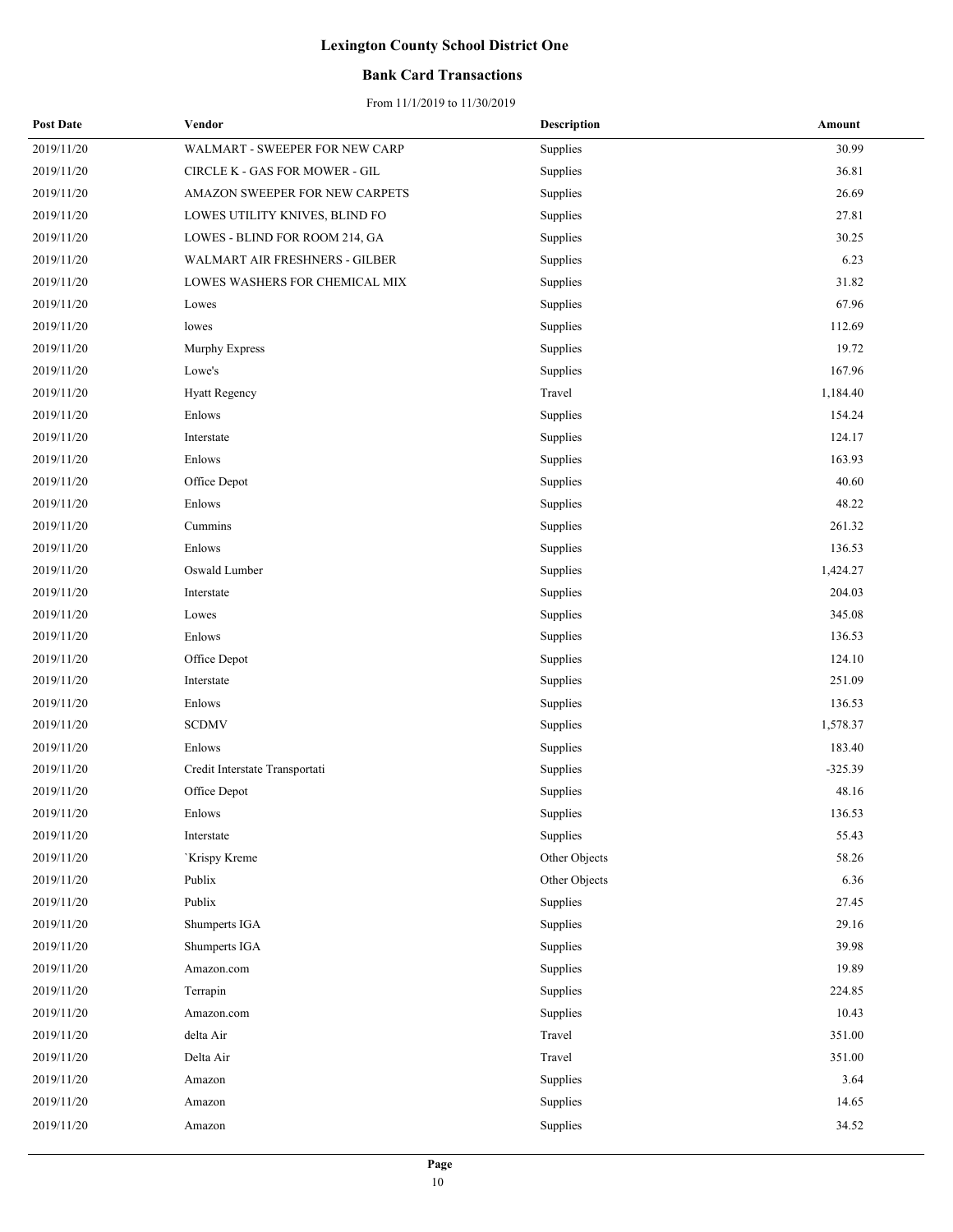### **Bank Card Transactions**

| <b>Post Date</b> | Vendor                        | <b>Description</b>       | Amount   |
|------------------|-------------------------------|--------------------------|----------|
| 2019/11/20       | Heinemann                     | Travel                   | 711.22   |
| 2019/11/20       | Amazon                        | Pupil Activity           | 47.76    |
| 2019/11/20       | Amazon                        | Pupil Activity           | 173.16   |
| 2019/11/20       | Amazon                        | Pupil Activity           | 85.40    |
| 2019/11/20       | Amazon.com                    | Pupil Activity           | 17.96    |
| 2019/11/20       | Amazon                        | Pupil Activity           | 48.14    |
| 2019/11/20       | Amazon                        | Pupil Activity           | 4.91     |
| 2019/11/20       | Amazon                        | Pupil Activity           | 147.60   |
| 2019/11/20       | Raptor                        | Pupil Activity           | 100.00   |
| 2019/11/20       | LOWES                         | Pupil Activity           | 5.76     |
| 2019/11/20       | Amazon                        | Pupil Activity           | 130.59   |
| 2019/11/20       | Amazon                        | Pupil Activity           | 8.39     |
| 2019/11/20       | <b>SCAHPERD</b>               | Pupil Activity           | 148.00   |
| 2019/11/20       | Amazon                        | Pupil Activity           | 1,267.40 |
| 2019/11/20       | LOWES                         | Pupil Activity           | $-28.94$ |
| 2019/11/20       | LOWES                         | Pupil Activity           | 54.71    |
| 2019/11/20       | LOWES                         | Pupil Activity           | 40.93    |
| 2019/11/20       | <b>KARACOOKS</b>              | Pupil Activity           | 208.85   |
| 2019/11/20       | <b>GROUCHOS</b>               | Pupil Activity           | 103.87   |
| 2019/11/20       | $\operatorname{LOWES}$        | Pupil Activity           | 90.42    |
| 2019/11/20       | Lexington Florist             | Pupil Activity           | 264.29   |
| 2019/11/20       | Hwy 55 of Lexington           | Pupil Activity           | 55.00    |
| 2019/11/20       | <b>HUDL</b>                   | Pupil Activity           | 401.25   |
| 2019/11/20       | <b>HUDL</b>                   | Pupil Activity           | 401.25   |
| 2019/11/20       | <b>ENTERPRISE</b>             | Pupil Activity           | 9.92     |
| 2019/11/20       | <b>ENTERPRISE</b>             | Pupil Activity           | 860.18   |
| 2019/11/20       | NATIONAL UNITED WRESTLING     | Pupil Activity           | 97.00    |
| 2019/11/20       | Publix                        | Pupil Activity           | 16.04    |
| 2019/11/20       | PINEVIEW FLORIST              | Pupil Activity           | 38.52    |
| 2019/11/20       | <b>COMFORT SUITES</b>         | Pupil Activity           | 105.28   |
| 2019/11/20       | THE TRACES GOLF CLUB          | Pupil Activity           | 100.00   |
| 2019/11/20       | MC HOTEL NETWORK EASY SAVINGS | Pupil Activity           | $-4.21$  |
| 2019/11/20       | PINEVIEW FLORIST              | Pupil Activity           | 38.52    |
| 2019/11/20       | <b>AMAZON</b>                 | Pupil Activity           | 401.20   |
| 2019/11/20       | Dollar Tree                   | Supplies                 | 66.34    |
| 2019/11/20       | Wal Mart                      | Supplies                 | 32.08    |
| 2019/11/20       | Amazon.com                    | Supplies                 | 99.16    |
| 2019/11/20       | Marco's Pizza                 | Other Objects            | 179.01   |
| 2019/11/20       | Wal Mart                      | Other Objects            | 35.07    |
| 2019/11/20       | Chickfila                     | Other Objects            | 413.98   |
| 2019/11/21       | Amazon.com                    | Supplies                 | 23.30    |
| 2019/11/21       | Office Depot                  | Supplies                 | 202.56   |
| 2019/11/21       | EB Makey Makey-Invent         | Travel-Teacher Staff Dev | 95.00    |
| 2019/11/21       | Lowes                         | Supplies                 | 79.50    |
| 2019/11/21       | <b>Advance Auto Parts</b>     | Supplies                 | 27.78    |
|                  |                               |                          |          |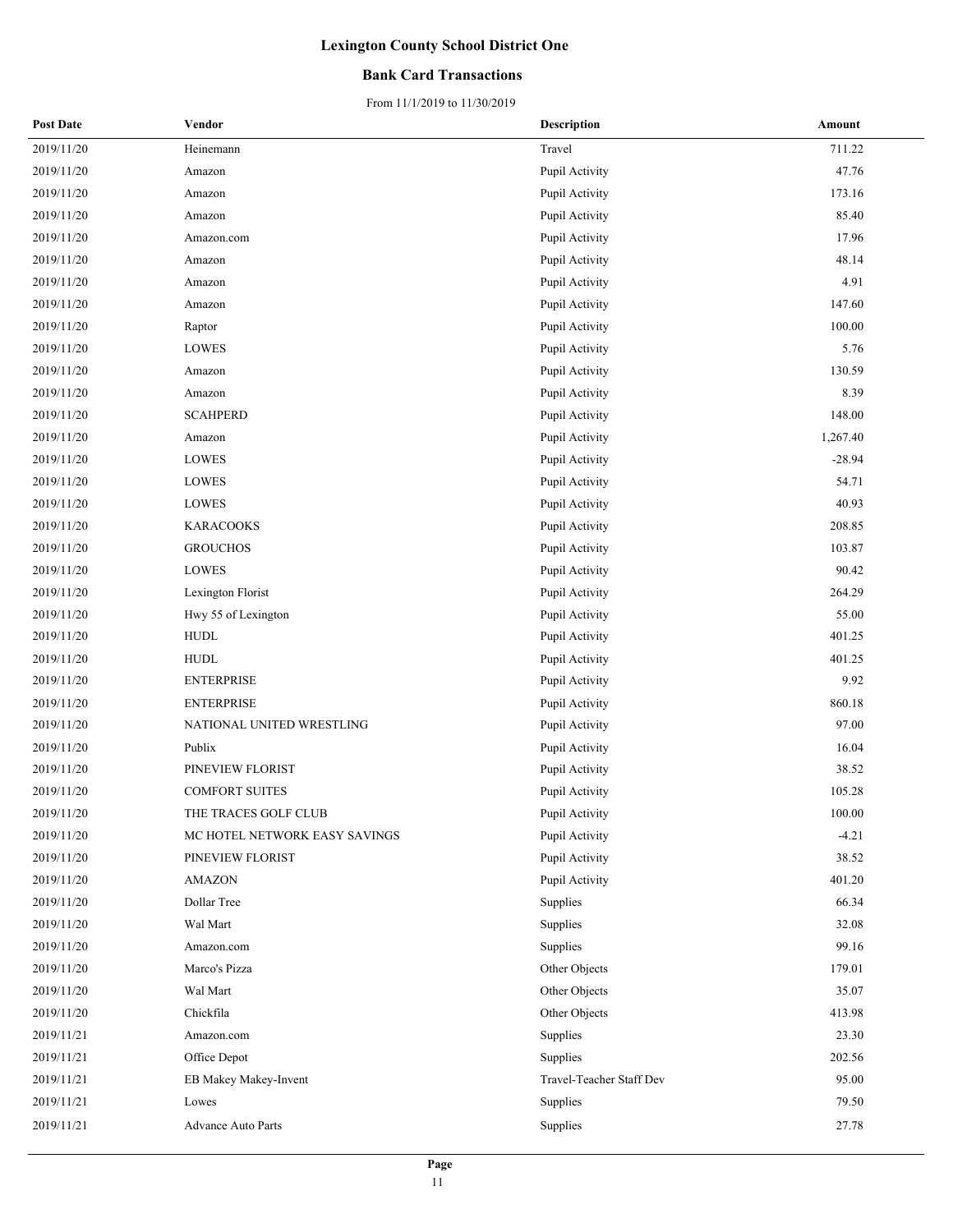### **Bank Card Transactions**

| <b>Post Date</b> | Vendor                         | <b>Description</b>       | Amount   |
|------------------|--------------------------------|--------------------------|----------|
| 2019/11/21       | Amazon.com                     | Supplies                 | 77.33    |
| 2019/11/21       | Lowes                          | Supplies                 | 35.29    |
| 2019/11/21       | Shell Oil                      | Supplies                 | 71.15    |
| 2019/11/21       | Shell Oil                      | Supplies                 | $-0.71$  |
| 2019/11/21       | Lowes                          | Supplies                 | 55.58    |
| 2019/11/21       | Hotel Beacon                   | Travel                   | 2,487.16 |
| 2019/11/21       | <b>Educational Wonderland</b>  | Pupil Activity           | 313.09   |
| 2019/11/22       | Lowes                          | Supplies                 | 178.12   |
| 2019/11/22       | amazon                         | Supplies                 | 131.94   |
| 2019/11/22       | Amazon                         | Supplies                 | 134.68   |
| 2019/11/22       | Wonderworkshop                 | Supplies                 | 128.37   |
| 2019/11/22       | amazon                         | Supplies                 | 36.22    |
| 2019/11/22       | amazon                         | Supplies                 | 111.92   |
| 2019/11/22       | Ace hardware                   | Supplies                 | 47.79    |
| 2019/11/22       | amazon                         | Supplies                 | 68.64    |
| 2019/11/22       | amazon                         | Supplies                 | 128.20   |
| 2019/11/22       | Walmart                        | Supplies                 | 248.10   |
| 2019/11/22       | amazon                         | Supplies                 | 164.76   |
| 2019/11/22       | amazon                         | Supplies                 | 34.22    |
| 2019/11/22       | Amazon                         | Supplies                 | 296.62   |
| 2019/11/22       | Amazon                         | Supplies                 | 94.26    |
| 2019/11/22       | amazon                         | Supplies                 | 101.53   |
| 2019/11/22       | amazon                         | Supplies                 | 611.82   |
| 2019/11/22       | Lowe's                         | Supplies                 | 409.16   |
| 2019/11/22       | Sheraton                       | Travel                   | 1,194.06 |
| 2019/11/22       | Dollar Store                   | Supplies                 | 53.23    |
| 2019/11/22       | Spark fun                      | Supplies                 | 80.08    |
| 2019/11/22       | Spark fun                      | Supplies                 | 342.90   |
| 2019/11/22       | EB SC 42nd Annual Conf         | Travel-Teacher Staff Dev | 525.00   |
| 2019/11/22       | Amazon                         | Supplies                 | 23.73    |
| 2019/11/22       | Sheraton                       | Travel                   | 327.87   |
| 2019/11/22       | Sheraton                       | Travel                   | 227.30   |
| 2019/11/22       | Sheraton                       | Travel                   | 250.56   |
| 2019/11/22       | 48 Hour Print                  | Printing and Binding     | 722.39   |
| 2019/11/22       | National Restaurant Associatio | Supplies                 | 972.89   |
| 2019/11/22       | Walmart                        | Supplies                 | 1.53     |
| 2019/11/22       | Dollar General                 | Supplies                 | 31.03    |
| 2019/11/22       | Dollar Tree                    | Supplies                 | 28.68    |
| 2019/11/22       | Walmart                        | Food                     | 2.86     |
| 2019/11/22       | Food Lion                      | Food                     | 9.03     |
| 2019/11/22       | School Nutrition Association   | Dues and Fees            | 30.00    |
| 2019/11/22       | <b>USPS</b>                    | Other Objects            | 11.06    |
| 2019/11/22       | United Refrigeration           | Supplies                 | 105.48   |
| 2019/11/22       | United Refrigeration           | Supplies                 | 60.80    |
| 2019/11/22       | Chef Store                     | Food                     | 27.85    |
|                  |                                |                          |          |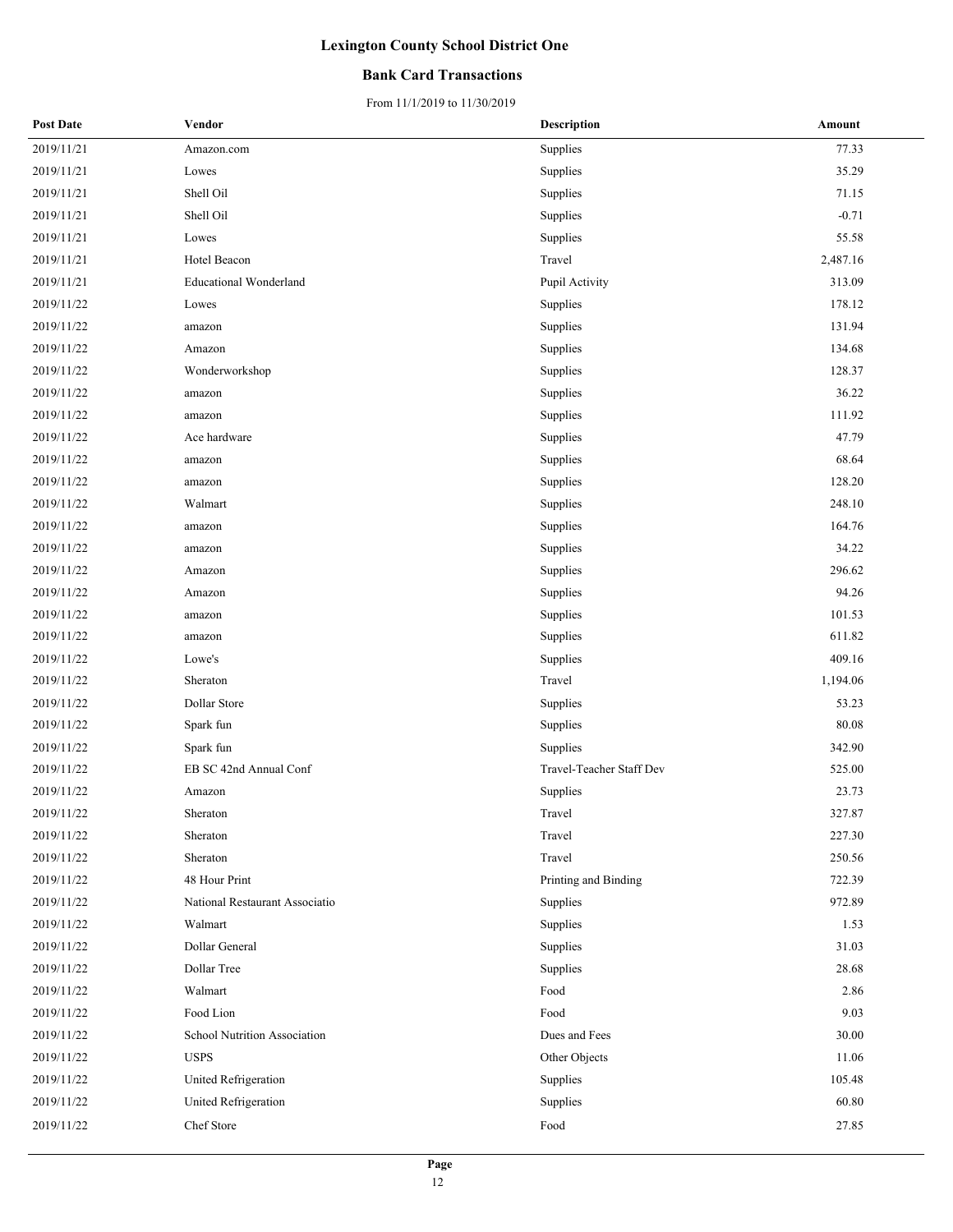### **Bank Card Transactions**

| <b>Post Date</b> | Vendor                     | <b>Description</b> | Amount |
|------------------|----------------------------|--------------------|--------|
| 2019/11/22       | Distribution International | Supplies           | 196.04 |
| 2019/11/22       | United Refrigeration       | Supplies           | 173.56 |
| 2019/11/22       | United Refrigeration       | Supplies           | 73.11  |
| 2019/11/22       | Walmart                    | Food               | 46.90  |
| 2019/11/22       | United Refrigeration       | Supplies           | 53.70  |
| 2019/11/22       | Lowes                      | Supplies           | 45.90  |
| 2019/11/22       | Walmart                    | Food               | 95.86  |
| 2019/11/22       | Publix                     | Food               | 60.32  |
| 2019/11/22       | United Refrigeration       | Supplies           | 98.68  |
| 2019/11/22       | Food Lion                  | Food               | 9.44   |
| 2019/11/22       | Walgreens                  | Food               | 37.98  |
| 2019/11/22       | Lowes                      | Supplies           | 190.93 |
| 2019/11/22       | Walker Hardware            | Supplies           | 14.87  |
| 2019/11/22       | Lowes                      | Supplies           | 27.68  |
| 2019/11/22       | Lowes                      | Supplies           | 104.37 |
| 2019/11/22       | Bed Bath and Beyond        | Supplies           | 85.59  |
| 2019/11/22       | Lowes                      | Supplies           | 29.47  |
| 2019/11/22       | United Refrigeration       | Supplies           | 166.57 |
| 2019/11/22       | Auto Zone                  | Supplies           | 13.90  |
| 2019/11/22       | Amazon                     | Supplies           | 358.60 |
| 2019/11/22       | Lowes                      | Supplies           | 32.06  |
| 2019/11/22       | Pro Kitchen                | Supplies           | 94.90  |
| 2019/11/22       | United Refrigeration       | Supplies           | 30.97  |
| 2019/11/22       | Walmart                    | Food               | 64.23  |
| 2019/11/22       | Lowes                      | Supplies           | 39.73  |
| 2019/11/22       | United Refrigeration       | Supplies           | 10.57  |
| 2019/11/22       | United Refrigeration       | Supplies           | 149.04 |
| 2019/11/22       | United Refrigeration       | Supplies           | 297.99 |
| 2019/11/22       | Pro Kitchen                | Supplies           | 48.66  |
| 2019/11/22       | Chef Store                 | Food               | 32.05  |
| 2019/11/22       | United Refrigeration       | Supplies           | 86.51  |
| 2019/11/22       | Amazon                     | Supplies           | 358.60 |
| 2019/11/22       | Dollar Tree                | Supplies           | 19.26  |
| 2019/11/22       | amazon                     | Pupil Activity     | 231.49 |
| 2019/11/22       | Publix                     | Pupil Activity     | 20.07  |
| 2019/11/22       | amazon                     | Pupil Activity     | 81.78  |
| 2019/11/22       | Math asso.                 | Pupil Activity     | 40.74  |
| 2019/11/22       | amazon                     | Pupil Activity     | 168.88 |
| 2019/11/22       | publix                     | Pupil Activity     | 18.30  |
| 2019/11/22       | Walmart                    | Pupil Activity     | 46.34  |
| 2019/11/22       | Amazon                     | Pupil Activity     | 142.65 |
| 2019/11/22       | amazon                     | Pupil Activity     | 60.51  |
| 2019/11/22       | Amazon                     | Pupil Activity     | 97.16  |
| 2019/11/22       | Amazon                     | Pupil Activity     | 18.43  |
| 2019/11/22       | amazon                     | Pupil Activity     | 11.76  |
|                  |                            |                    |        |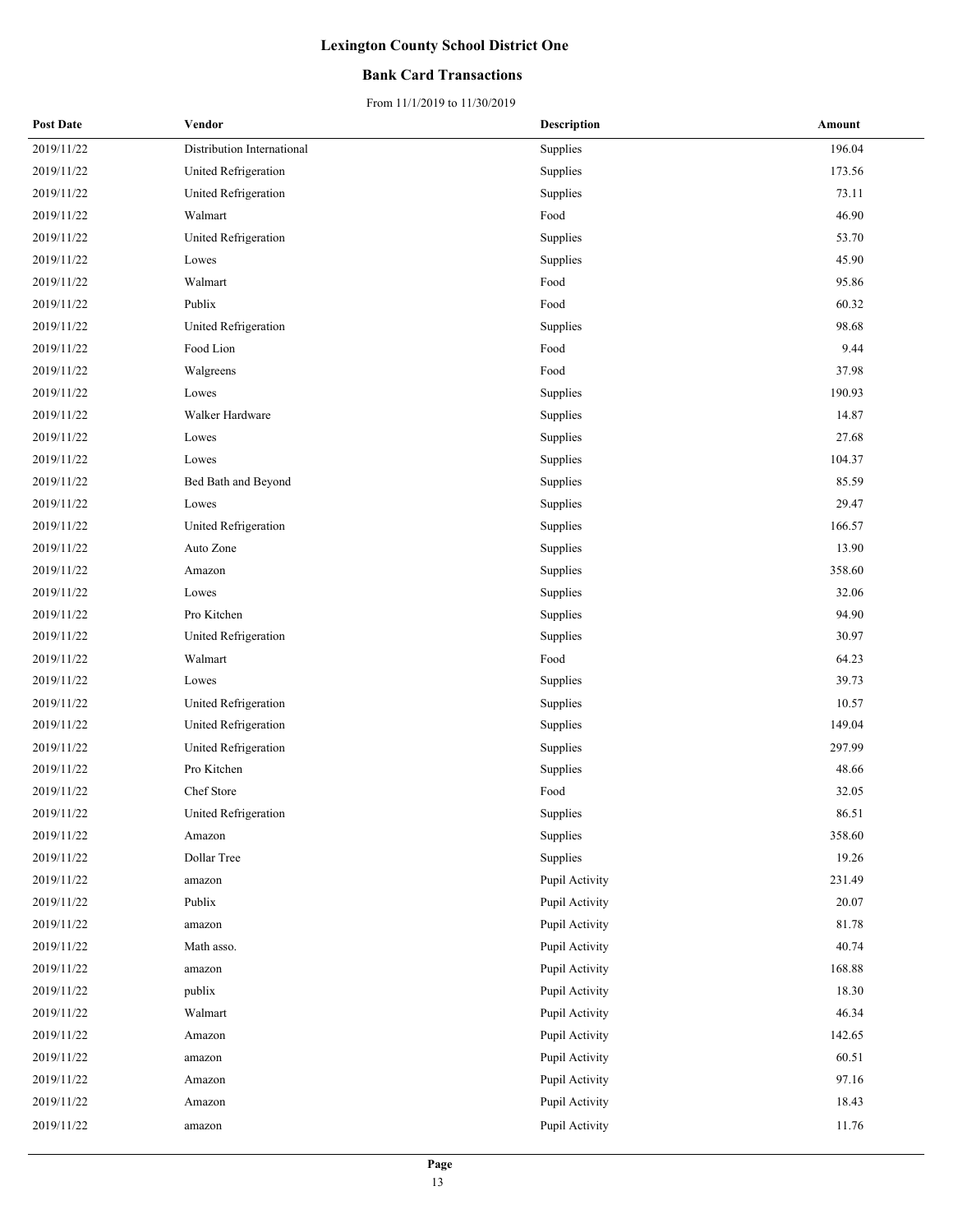### **Bank Card Transactions**

| <b>Post Date</b> | Vendor                         | <b>Description</b>   | Amount    |
|------------------|--------------------------------|----------------------|-----------|
| 2019/11/22       | publix                         | Pupil Activity       | 40.62     |
| 2019/11/25       | Winthrop University            | Travel               | 75.00     |
| 2019/11/25       | Amazon                         | Supplies             | 19.20     |
| 2019/11/25       | Amazon                         | Supplies             | 11.76     |
| 2019/11/25       | Amazon                         | Supplies             | 30.81     |
| 2019/11/25       | Office Depot                   | Supplies             | 13.36     |
| 2019/11/25       | Amazon                         | Supplies             | 33.11     |
| 2019/11/25       | Marriott Atlanta               | Travel               | 772.32    |
| 2019/11/25       | Marriott Atlanta               | Travel               | 645.40    |
| 2019/11/25       | Marriott Atlanta               | Travel               | 339.63    |
| 2019/11/25       | SC Art Education               | Travel               | 166.00    |
| 2019/11/25       | Marriott Atlanta               | Travel               | 677.82    |
| 2019/11/25       | Marriott Atlanta               | Travel               | 772.32    |
| 2019/11/25       | SC Art Education               | Travel               | 166.00    |
| 2019/11/25       | Marriott Atlanta               | Travel               | 473.19    |
| 2019/11/25       | Marriott Atlanta               | Travel               | 772.32    |
| 2019/11/25       | Marriott Atlanta               | Travel               | 266.15    |
| 2019/11/25       | Marriott Atlanta               | Travel               | 189.00    |
| 2019/11/25       | Amazon                         | Supplies             | 42.42     |
| 2019/11/25       | Lowe's                         | Supplies             | 752.63    |
| 2019/11/25       | Amazon                         | Supplies             | 24.59     |
| 2019/11/25       | Amazon                         | Supplies             | 42.72     |
| 2019/11/25       | Food Lion                      | Supplies             | 100.85    |
| 2019/11/25       | Amazon                         | Supplies             | 32.63     |
| 2019/11/25       | Amazon                         | Supplies             | 40.65     |
| 2019/11/25       | Lowe's                         | Supplies             | 74.02     |
| 2019/11/25       | Lowe's                         | Supplies             | 12.80     |
| 2019/11/25       | Lowe's                         | Supplies             | 75.86     |
| 2019/11/25       | Lowe's                         | Supplies             | 61.38     |
| 2019/11/25       | <b>BYU Music Store</b>         | Supplies             | 23.60     |
| 2019/11/25       | Lowe's                         | Supplies             | 6.94      |
| 2019/11/25       | Amazon                         | Supplies             | $-48.13$  |
| 2019/11/25       | Amazon                         | Supplies             | 27.80     |
| 2019/11/25       | Amazon                         | Supplies             | $-163.09$ |
| 2019/11/25       | Amazon                         | Supplies             | 6.08      |
| 2019/11/25       | Center Advisory Bd. Bkfst mtg. | Supplies-Instruction | 107.63    |
| 2019/11/25       | Walmart                        | Supplies             | 3.88      |
| 2019/11/25       | Walmart                        | Supplies             | 86.59     |
| 2019/11/25       | Amazon                         | Supplies             | 47.04     |
| 2019/11/25       | Amazon                         | Supplies             | 91.93     |
| 2019/11/25       | <b>IIRP</b>                    | Supplies             | 13.22     |
| 2019/11/25       | Walmart                        | Supplies             | 81.96     |
| 2019/11/25       | Amazon                         | Supplies             | 17.12     |
| 2019/11/25       | Marriott                       | Travel               | 356.59    |
| 2019/11/25       | Marriott                       | Travel               | 187.92    |
|                  |                                |                      |           |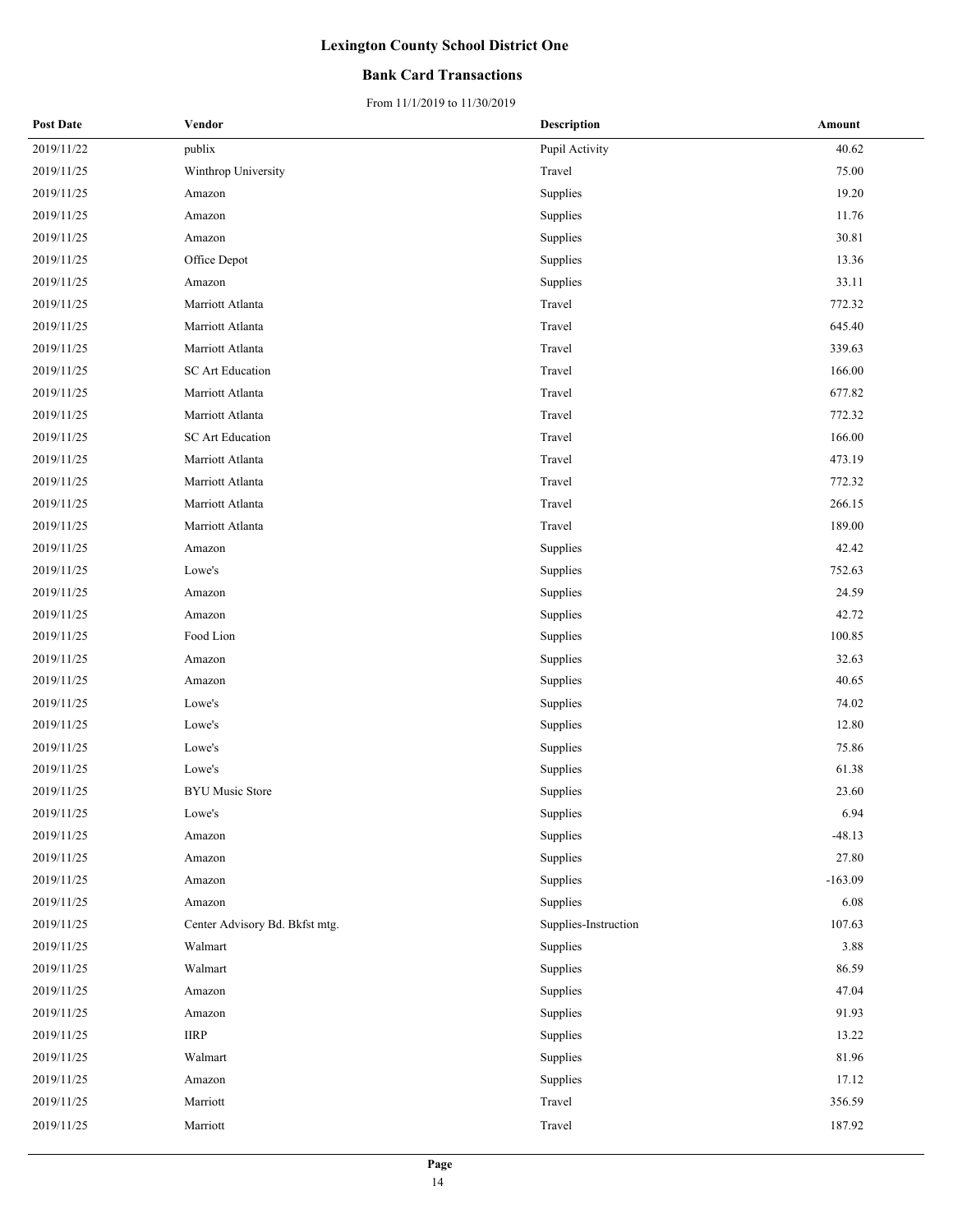### **Bank Card Transactions**

| <b>Post Date</b> | Vendor                         | Description               | Amount   |
|------------------|--------------------------------|---------------------------|----------|
| 2019/11/25       | Hotel Beacon                   | Travel                    | 1,100.91 |
| 2019/11/25       | Marriott                       | Travel                    | 168.67   |
| 2019/11/25       | Walmart                        | Supplies                  | 46.92    |
| 2019/11/25       | Dollar Tree                    | Supplies                  | 9.64     |
| 2019/11/25       | Marriott Lodging               | Travel-Teacher Staff Dev  | 541.88   |
| 2019/11/25       | Marriott Lodging               | Travel-Teacher Staff Dev  | 451.88   |
| 2019/11/25       | Marriott Lodging               | Travel-MMGW/HSTW Staff De | 451.88   |
| 2019/11/25       | Fairfield Inn & Suites New Yor | Travel-Teacher Staff Dev  | 730.33   |
| 2019/11/25       | <b>SCASCD</b>                  | Travel                    | 545.94   |
| 2019/11/25       | Walmart                        | Supplies                  | 25.58    |
| 2019/11/25       | Lowe's                         | Supplies                  | 46.74    |
| 2019/11/25       | Harbor Freight Tools           | Supplies                  | 166.90   |
| 2019/11/25       | Walmart                        | Supplies                  | 8.50     |
| 2019/11/25       | Smith & Wesson                 | Supplies                  | 115.56   |
| 2019/11/25       | Lowe's                         | Supplies                  | 29.79    |
| 2019/11/25       | Pitt Stop                      | Supplies                  | 73.41    |
| 2019/11/25       | Lowe's                         | Supplies                  | 13.21    |
| 2019/11/25       | Lowe's                         | Supplies                  | 69.61    |
| 2019/11/25       | Lowe's                         | Supplies                  | 51.67    |
| 2019/11/25       | Lowe's                         | Supplies                  | 29.77    |
| 2019/11/25       | Lowe's                         | Supplies                  | 108.95   |
| 2019/11/25       | Price's Country Store          | Supplies                  | 35.31    |
| 2019/11/25       | Lowes                          | Supplies                  | 91.55    |
| 2019/11/25       | Amazon                         | Supplies                  | 137.68   |
| 2019/11/25       | Amazon                         | Supplies                  | 162.54   |
| 2019/11/25       | Murphy Express                 | Supplies                  | 48.00    |
| 2019/11/25       | <b>Embassy Suites</b>          | Travel                    | 149.00   |
| 2019/11/25       | SCASA Conference registration  | Travel                    | 60.00    |
| 2019/11/25       | Vistaprint.com                 | Printing and Binding      | 31.03    |
| 2019/11/25       | Amazon                         | Supplies                  | 42.78    |
| 2019/11/25       | Walmart                        | Supplies                  | 63.99    |
| 2019/11/25       | <b>SC Press Association</b>    | Periodicals               | 40.00    |
| 2019/11/25       | Medium                         | Periodicals               | 50.00    |
| 2019/11/25       | The State Paper                | Periodicals               | 1.37     |
| 2019/11/25       | Lexington Florist              | Other Objects             | 59.50    |
| 2019/11/25       | Delta Airlines                 | Travel                    | 297.99   |
| 2019/11/25       | Delta Airlines                 | Travel                    | 297.99   |
| 2019/11/25       | Delta Airlines                 | Travel                    | 297.99   |
| 2019/11/25       | Delta Airlines                 | Travel                    | 297.99   |
| 2019/11/25       | Dollar Tree                    | Supplies                  | 38.52    |
| 2019/11/25       | Band Competition supplies-duct | Pupil Activity            | 69.51    |
| 2019/11/25       | Amazon                         | Pupil Activity            | 48.13    |
| 2019/11/25       | Amazon                         | Pupil Activity            | 69.54    |
| 2019/11/25       | Amazon                         | Pupil Activity            | 2.37     |
| 2019/11/25       | The Trophy & Awards Ctr.       | Pupil Activity            | 42.21    |
|                  |                                |                           |          |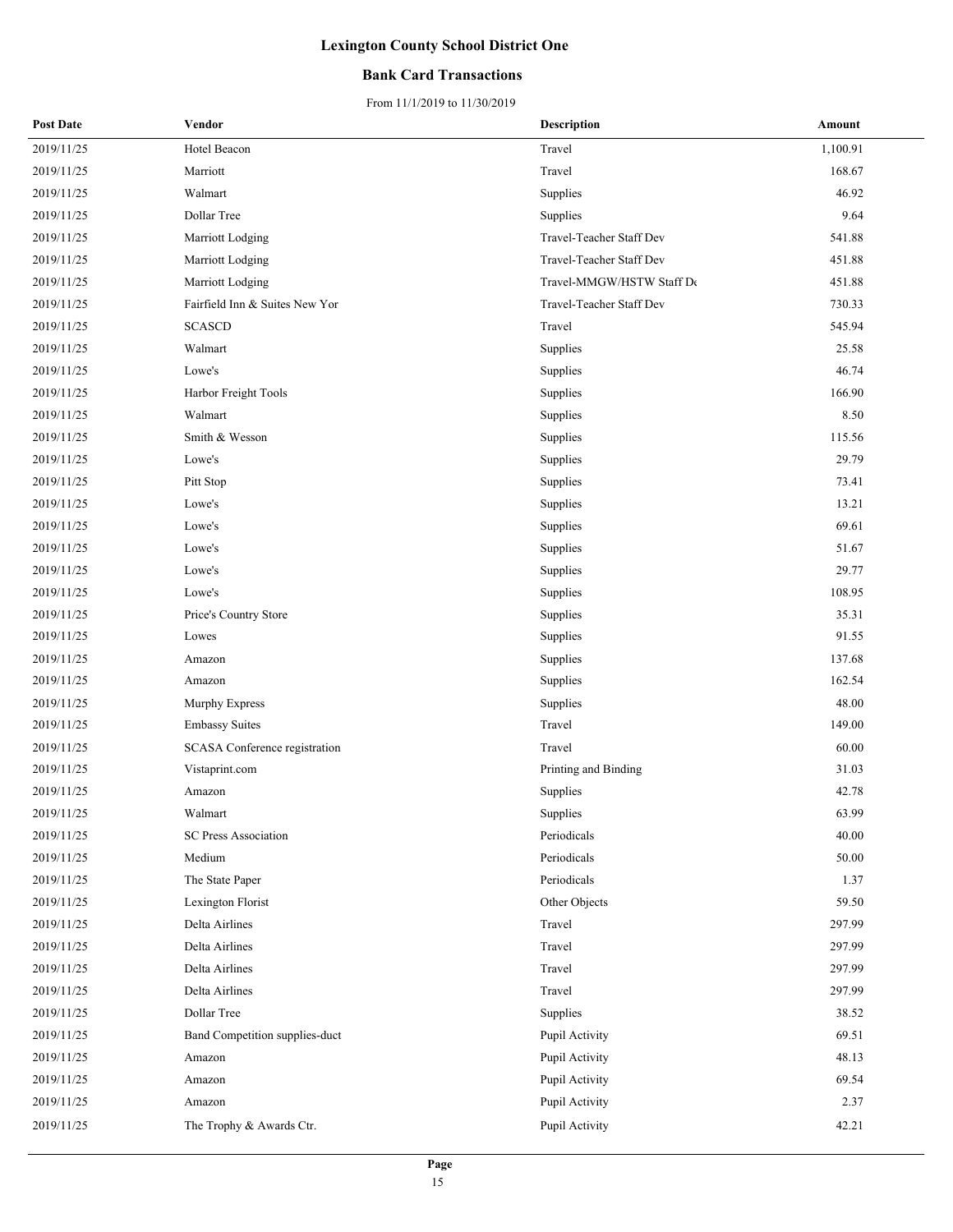### **Bank Card Transactions**

| <b>Post Date</b> | Vendor                   | <b>Description</b> | Amount |
|------------------|--------------------------|--------------------|--------|
| 2019/11/25       | Lowe's                   | Pupil Activity     | 24.79  |
| 2019/11/25       | <b>Best Buy</b>          | Pupil Activity     | 192.50 |
| 2019/11/25       | Amazon                   | Pupil Activity     | 110.49 |
| 2019/11/25       | Palmetto Dramatic Assoc. | Pupil Activity     | 40.00  |
| 2019/11/25       | Lowe's                   | Pupil Activity     | 282.48 |
| 2019/11/25       | Amazon                   | Pupil Activity     | 459.32 |
| 2019/11/25       | Samuel French            | Pupil Activity     | 4.95   |
| 2019/11/25       | Amazon                   | Pupil Activity     | 28.96  |
| 2019/11/25       | <b>OTC</b> Brands        | Pupil Activity     | 153.48 |
| 2019/11/25       | Amazon                   | Pupil Activity     | 28.87  |
| 2019/11/25       | Amazon                   | Pupil Activity     | 72.65  |
| 2019/11/25       | Amazon                   | Pupil Activity     | 12.82  |
| 2019/11/25       | Wal-Mart                 | Pupil Activity     | 55.60  |
| 2019/11/25       | Amazon                   | Pupil Activity     | 17.11  |
| 2019/11/25       | Amazon                   | Pupil Activity     | 10.51  |
| 2019/11/25       | Amazon                   | Pupil Activity     | 13.90  |
| 2019/11/25       | Wal-Mart                 | Pupil Activity     | 37.44  |
| 2019/11/25       | ALDI                     | Pupil Activity     | 60.77  |
| 2019/11/25       | Walmart                  | Pupil Activity     | 20.23  |
| 2019/11/25       | Walmart                  | Pupil Activity     | 36.39  |
| 2019/11/25       | <b>SCMEA</b>             | Pupil Activity     | 200.00 |
| 2019/11/25       | <b>JW</b> Pepper         | Pupil Activity     | 16.99  |
| 2019/11/25       | Walmart                  | Pupil Activity     | 22.61  |
| 2019/11/25       | Amazon                   | Pupil Activity     | 7.97   |
| 2019/11/25       | Ebay                     | Pupil Activity     | 171.17 |
| 2019/11/25       | AED SuperStore           | Pupil Activity     | 162.75 |
| 2019/11/25       | Little Caesar's Pizza    | Pupil Activity     | 53.50  |
| 2019/11/25       | Amazon                   | Pupil Activity     | 170.95 |
| 2019/11/25       | Lowes                    | Pupil Activity     | 22.28  |
| 2019/11/25       | Amazon                   | Pupil Activity     | 10.92  |
| 2019/11/25       | Amazon                   | Pupil Activity     | 32.68  |
| 2019/11/25       | Warehouse Craft Supply   | Pupil Activity     | 71.85  |
| 2019/11/25       | JiffyShirts.com          | Pupil Activity     | 63.85  |
| 2019/11/25       | Amazon                   | Pupil Activity     | 25.67  |
| 2019/11/25       | Lowe's                   | Pupil Activity     | 35.22  |
| 2019/11/25       | Dominos Pizza            | Pupil Activity     | 89.17  |
| 2019/11/25       | Chick Fil A              | Pupil Activity     | 400.18 |
| 2019/11/25       | Chick Fil A              | Pupil Activity     | 413.98 |
| 2019/11/25       | SubStation II            | Pupil Activity     | 39.27  |
| 2019/11/25       | Chick Fil A              | Pupil Activity     | 400.18 |
| 2019/11/25       | SubStation II            | Pupil Activity     | 365.56 |
| 2019/11/25       | Little Caesars           | Pupil Activity     | 136.25 |
| 2019/11/25       | Lexington Florist        | Pupil Activity     | 85.60  |
| 2019/11/25       | Trophy & Award Center    | Pupil Activity     | 49.76  |
| 2019/11/25       | Trophy & Award Center    | Pupil Activity     | 49.76  |
|                  |                          |                    |        |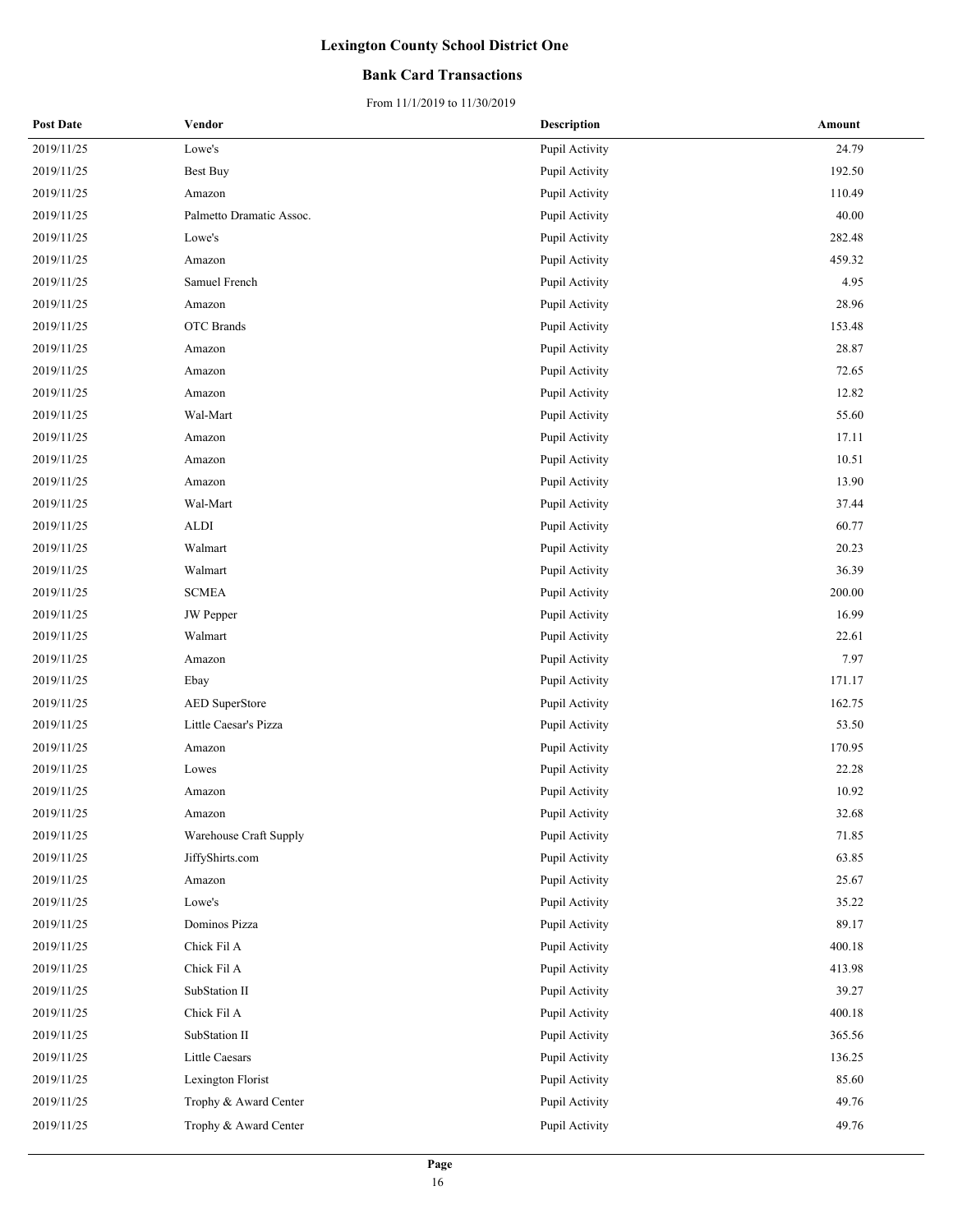### **Bank Card Transactions**

| <b>Post Date</b> | Vendor                         | <b>Description</b>         | Amount   |
|------------------|--------------------------------|----------------------------|----------|
| 2019/11/25       | Amazon                         | Pupil Activity             | 20.92    |
| 2019/11/25       | The Trophy & Awards Ctr.       | Pupil Activity             | 42.21    |
| 2019/11/25       | Nothing Bundt Cakes            | Pupil Activity             | 19.43    |
| 2019/11/25       | Nothing Bundt Cakes            | Pupil Activity             | 62.77    |
| 2019/11/25       | Walmart                        | Pupil Activity             | 53.06    |
| 2019/11/25       | Eventbrite (EB)                | Travel                     | 391.68   |
| 2019/11/25       | Walmart                        | Supplies                   | 99.48    |
| 2019/11/26       | US Post Office                 | Supplies                   | 11.65    |
| 2019/11/26       | Amazon                         | Supplies                   | 25.66    |
| 2019/11/26       | Amazon                         | Supplies                   | 107.71   |
| 2019/11/26       | Highwater Clay                 | Supplies                   | 343.52   |
| 2019/11/26       | Lego Education                 | Supplies                   | 1,238.35 |
| 2019/11/26       | Amazon                         | Technology Supplies        | 246.09   |
| 2019/11/26       | Lowes                          | Supplies                   | 445.21   |
| 2019/11/26       | Amazon                         | Supplies                   | 66.03    |
| 2019/11/26       | AED Superstore.com             | Supplies                   | 78.06    |
| 2019/11/26       | School Health                  | Supplies                   | 107.52   |
| 2019/11/26       | Hotel Beacon NYC               | Travel                     | 1,467.88 |
| 2019/11/26       | Amazon                         | Supplies                   | 16.38    |
| 2019/11/26       | Dollar General                 | Supplies                   | 4.28     |
| 2019/11/26       | Lowes Food                     | Supplies                   | 29.98    |
| 2019/11/26       | Hobby Lobby                    | Supplies                   | 54.77    |
| 2019/11/26       | National Council for Social St | Dues and Fees              | 115.00   |
| 2019/11/26       | Dunkin Donuts                  | Other Objects              | 43.71    |
| 2019/11/26       | Food Lion                      | Other Objects              | 18.00    |
| 2019/11/26       | PSSCA Conference               | Travel-Teacher Staff Dev   | 119.00   |
| 2019/11/26       | PSSCA Conference               | Travel-Teacher Staff Dev   | 119.00   |
| 2019/11/26       | Amazon                         | Supplies                   | 14.11    |
| 2019/11/26       | Amazon                         | Supplies                   | 39.58    |
| 2019/11/26       | Circle K                       | Supplies                   | 39.02    |
| 2019/11/26       | Amazon                         | Supplies                   | 50.55    |
| 2019/11/26       | <b>Embassy Suites</b>          | Travel                     | 368.38   |
| 2019/11/26       | Pelion Elementary School Caf?? | Supplies                   | 43.20    |
| 2019/11/26       | milks and juices               | Supplies                   | 75.95    |
| 2019/11/26       | Walmart.com                    | Supplies                   | 131.92   |
| 2019/11/26       | Brystein& Manasievit           | Supplies                   | 44.00    |
| 2019/11/26       | Amazon                         | <b>Technology Supplies</b> | 497.24   |
| 2019/11/26       | Amazon                         | Supplies                   | 88.58    |
| 2019/11/26       | Amazon                         | Supplies                   | 109.10   |
| 2019/11/26       | Amazon                         | Supplies                   | 14.98    |
| 2019/11/26       | Fun and Function - Amazon      | Supplies                   | 139.98   |
| 2019/11/26       | Fun and Function - Amazon      | Supplies                   | 139.98   |
| 2019/11/26       | Smore                          | Software Renewal/Agreemen  | 79.00    |
| 2019/11/26       | Amazon                         | Supplies                   | 140.06   |
| 2019/11/26       | Amazon                         | Supplies                   | 13.90    |
|                  |                                |                            |          |